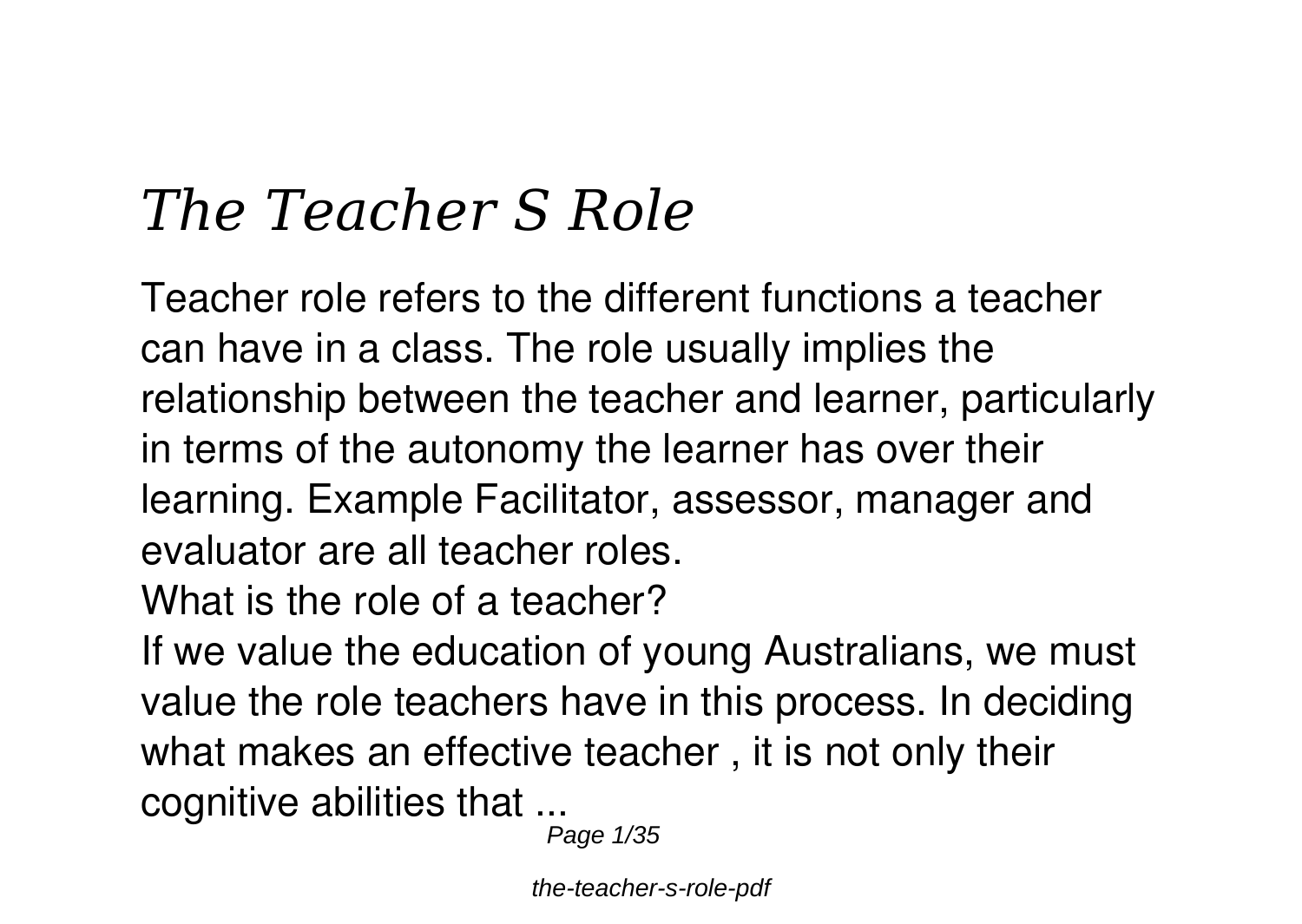Teachers Are Role Models A role model is a person who inspires and encourages us to strive for greatness, live to our fullest potential and see the best in ourselves. A role model is someone we admire and someone we aspire to be like.

**The Teacher S Role**

The teacher's role is never static. One activity could see an experienced teacher smoothly transition from one role to another. That said, the 21st-century classroom is created on the premise that students experience what they require to enter the 21st-century workplace and live in the global environment.

Page 2/35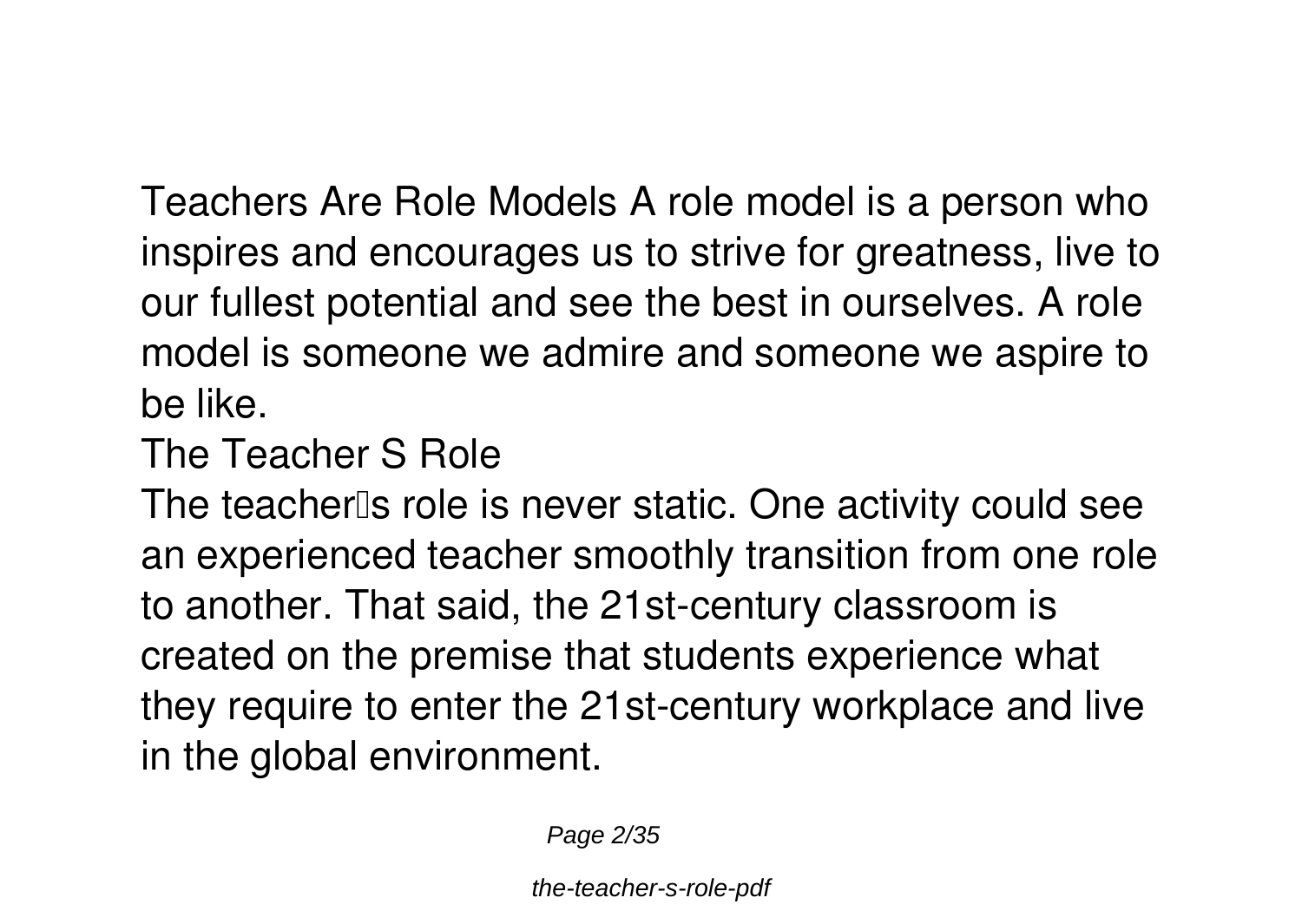**7 Roles of a Teacher in the 21st Century | Eton Institute** The primary role of a teacher is to deliver classroom instruction that helps students learn. To accomplish this, teachers must prepare effective lessons, grade student work and offer feedback, manage classroom materials, productively navigate the curriculum, and collaborate with other staff.

**The Duties and Objectives of Elementary School Teachers**

Teachers are best known for the role of educating the students that are placed in their care. Beyond that, teachers serve many other roles in the classroom.<br>Page 3/35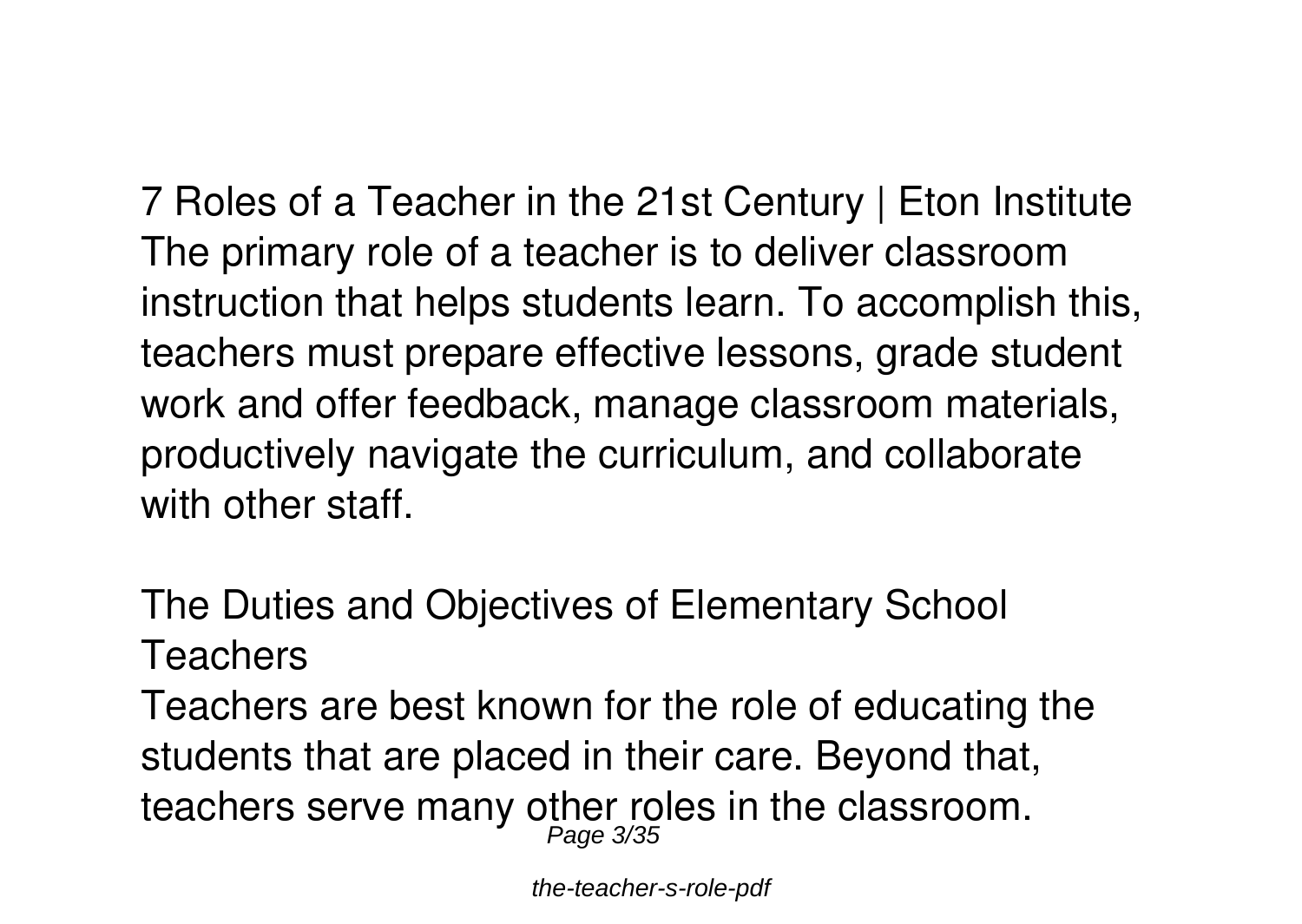Teachers set the tone of their classrooms, build a warm environment, mentor and nurture students, become role models, and listen and look for signs of trouble.

**Roles of a Teacher in the Classroom** Teachers play vital roles in the lives and educations of the students in their classrooms. Beyond the academic, teachers serve other roles by setting the classroom tone, building a warm environment, ...

**Roles of a Teacher in the Classroom | Synonym** A teacher is the force that drives the educational system in the United States. They are the ones who interact with Page 4/35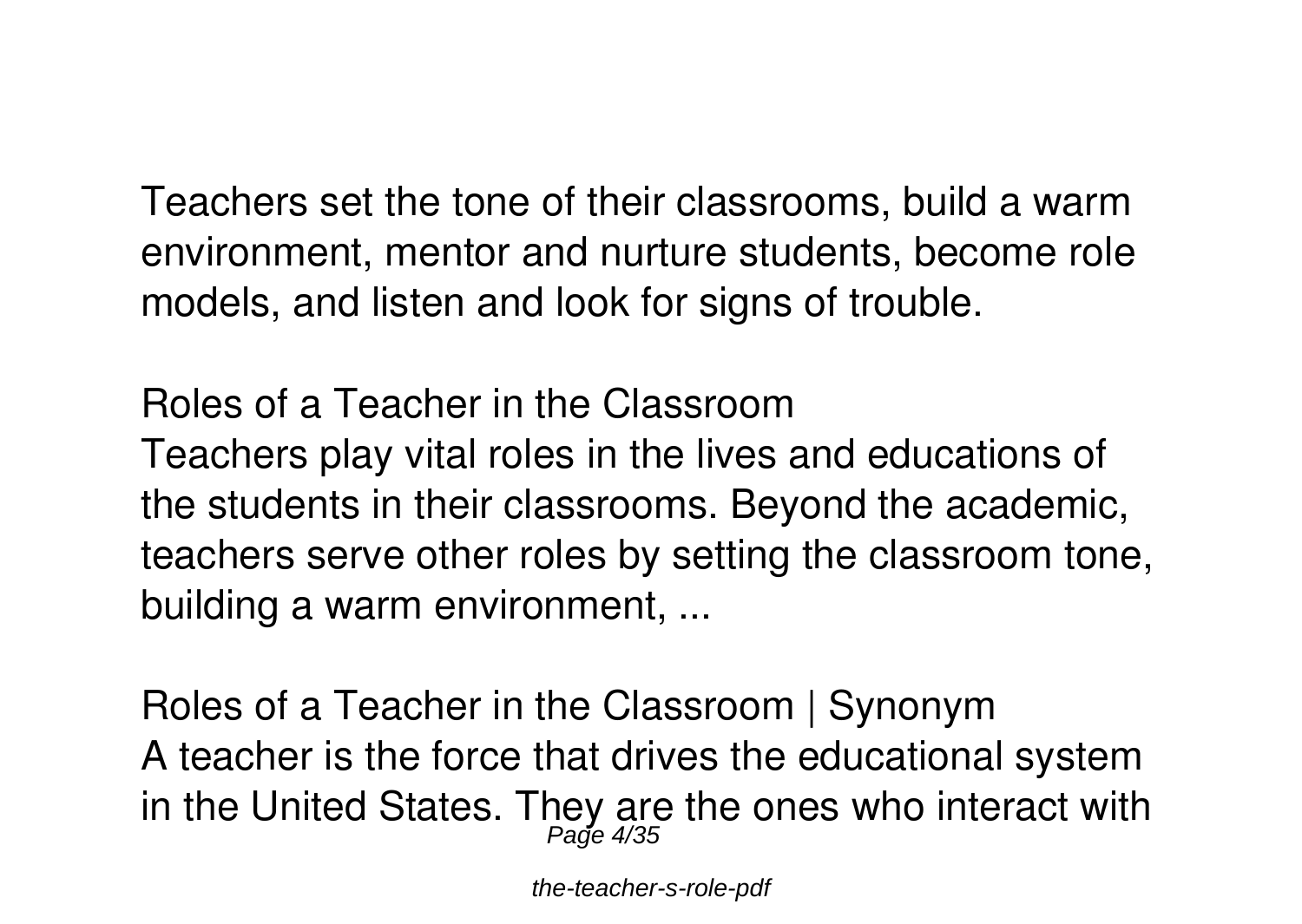students and have to deal with the parents. A teacher often has many roles to play. A teacher leader role is one that needs to be embraced if he or she wants to function effectively in the classroom. 5 roles that a teacher must fill

**5 Roles for a Teacher Leader | Resilient Educator** Teaching - Teaching - Functions and roles of teachers: Broadly speaking, the function of teachers is to help students learn by imparting knowledge to them and by setting up a situation in which students can and will learn effectively. But teachers fill a complex set of roles, which vary from one society to another and from one Page 5/35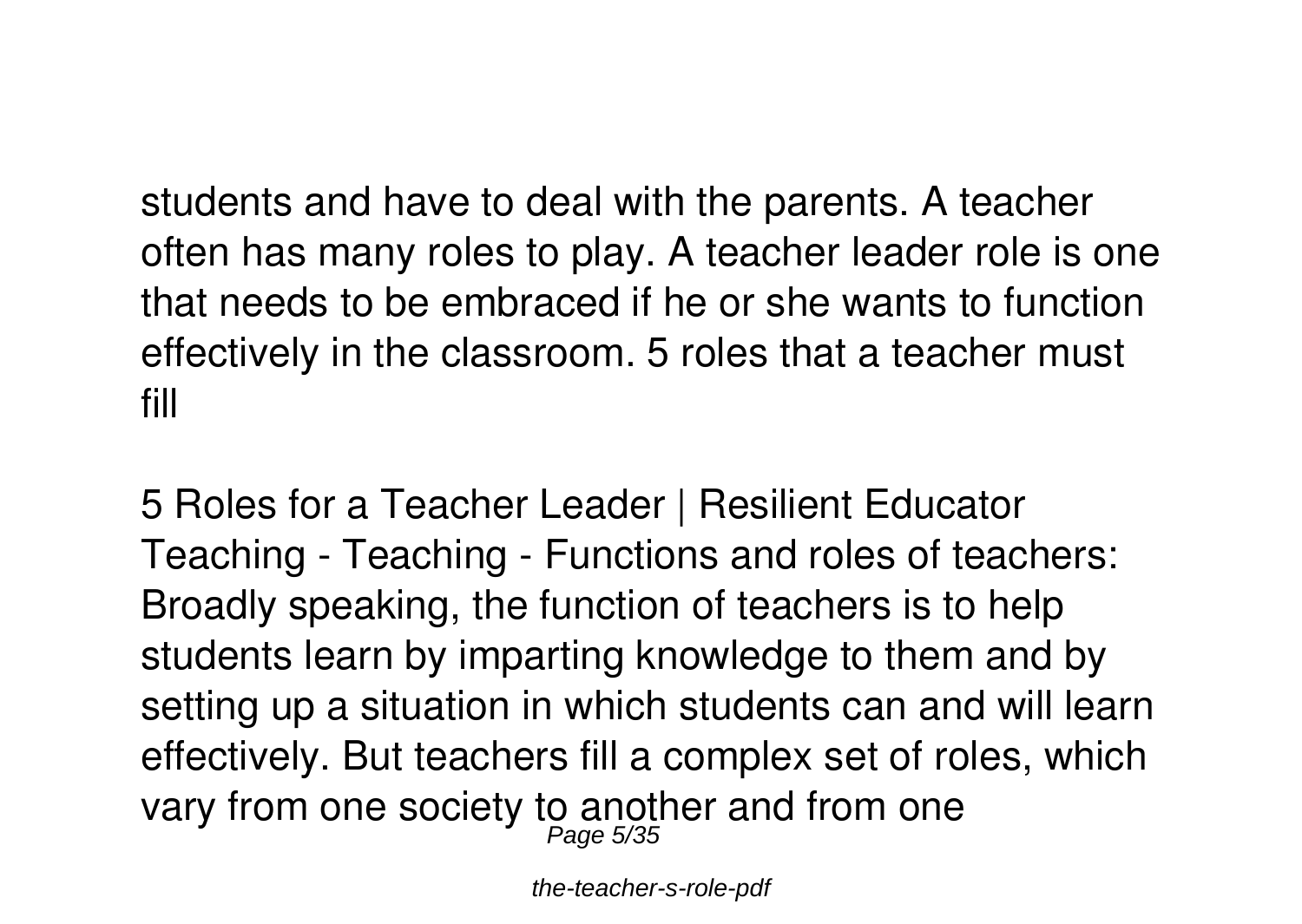educational level to another.

**Teaching - Functions and roles of teachers | Britannica** Teachers Are Role Models A role model is a person who inspires and encourages us to strive for greatness, live to our fullest potential and see the best in ourselves. A role model is someone we admire and someone we aspire to be like.

**Teachers Are Role Models**

The role of teachers in a child's education -- and in American culture -- has fundamentally changed. Teaching differs from the old "show-and-tell" practices as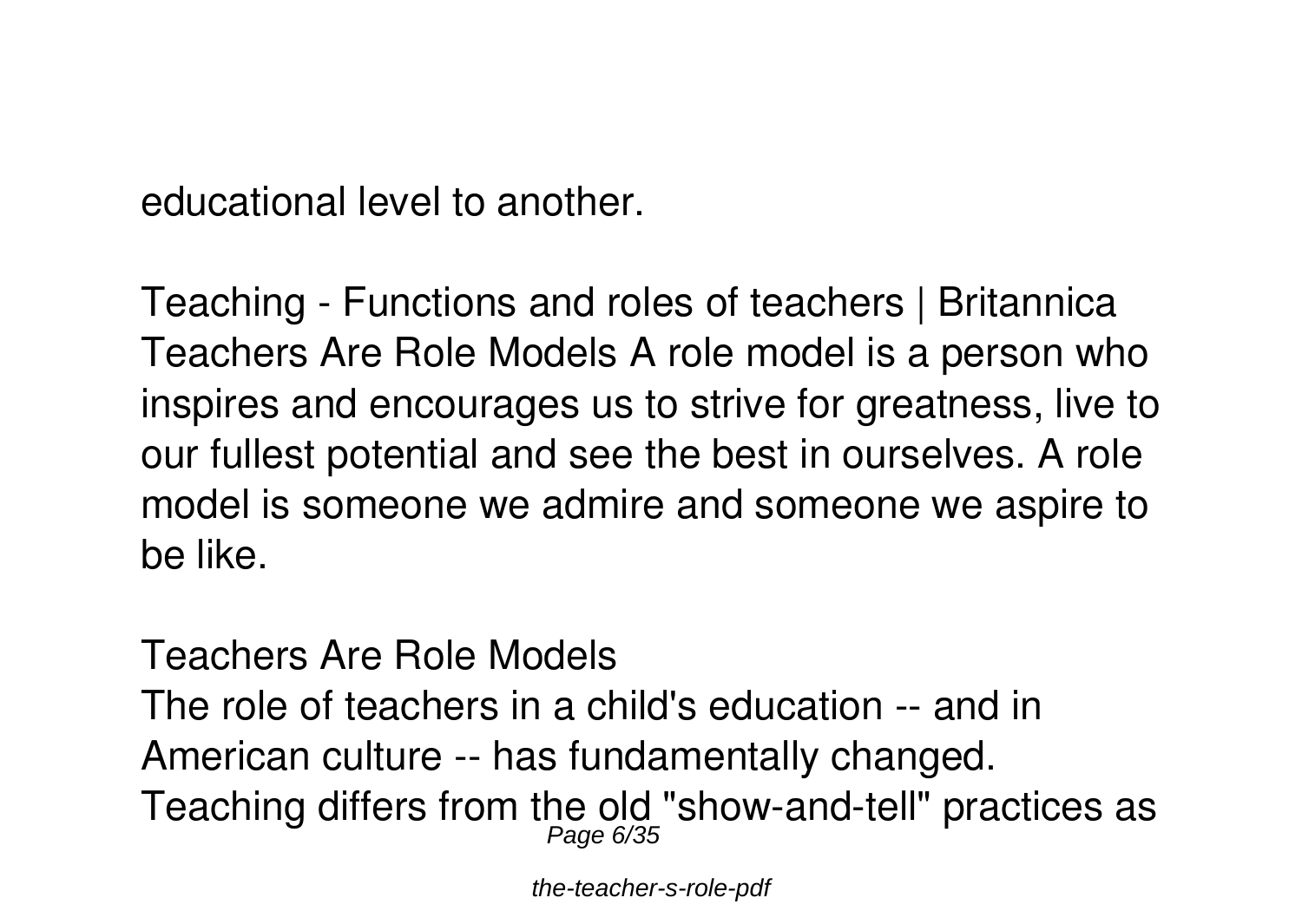much as modern medical techniques differ from practices such as applying leeches and bloodletting.

**Redefining the Role of the Teacher: It's a Multifaceted ...** If we value the education of young Australians, we must value the role teachers have in this process. In deciding what makes an effective teacher , it is not only their cognitive abilities that ...

**What is the role of a teacher?**

The Teacher<sup>'s</sup> Role T eaching in a preschool or kindergarten classroom is challenging. It is physically demanding because there is rarely a moment to sit Page 7/35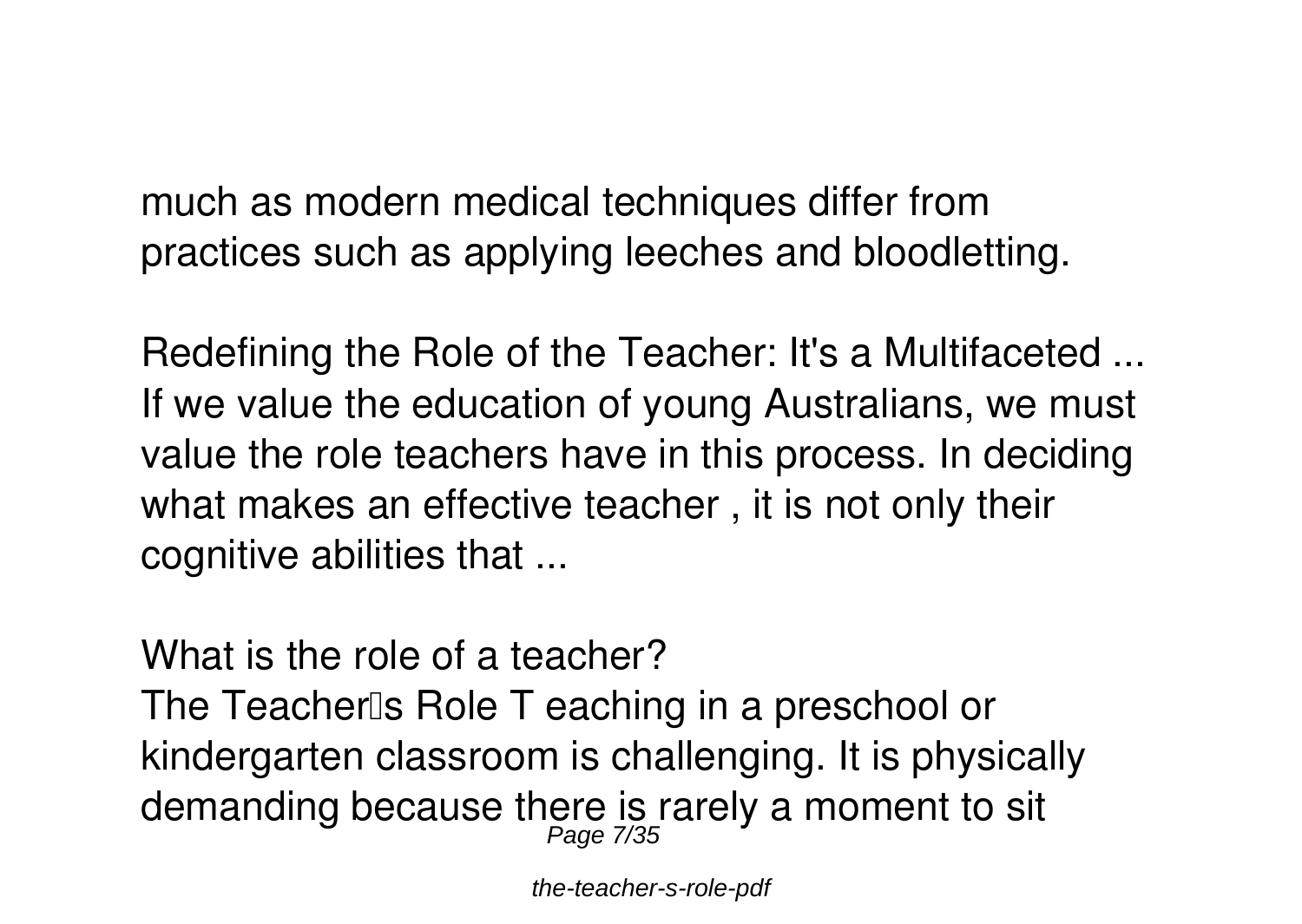down. It is mentally and emotionally demanding because it requires that you be constantly alert and always searching for ways to extend the children<sup>®</sup>s discoveries and enhance their learning.

**The Teacher's Role**

What Is the Role of Teachers in Education? A teacher's role involves more than simply standing in front of a classroom and lecturing. In fact, even though a teacher spends the majority of the day in the classroom, the actual teaching component is only part of the job. An effective teacher understands that ...

Page 8/35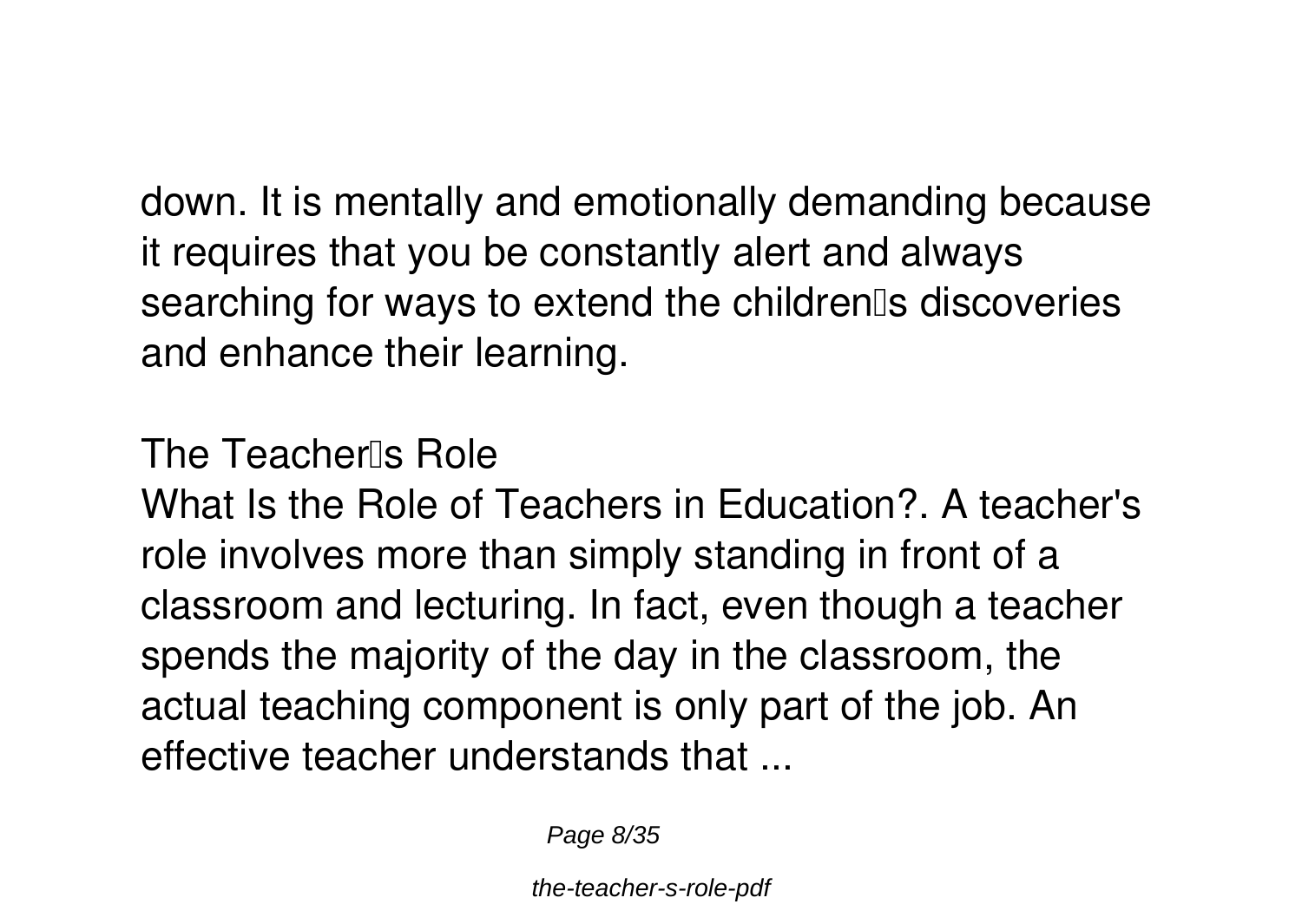**What Is the Role of Teachers in Education? | Work - Chron.com**

Teacher leaders assume a wide range of roles to support school and student success. Whether these roles are assigned formally or shared informally, they build the entire school's capacity to improve. Because teachers can lead in a variety of ways, many teachers can serve as leaders among their peers.

**Ten Roles for Teacher Leaders - Educational Leadership** Teacher role refers to the different functions a teacher can have in a class. The role usually implies the relationship between the teacher and learner, particularly Page 9/35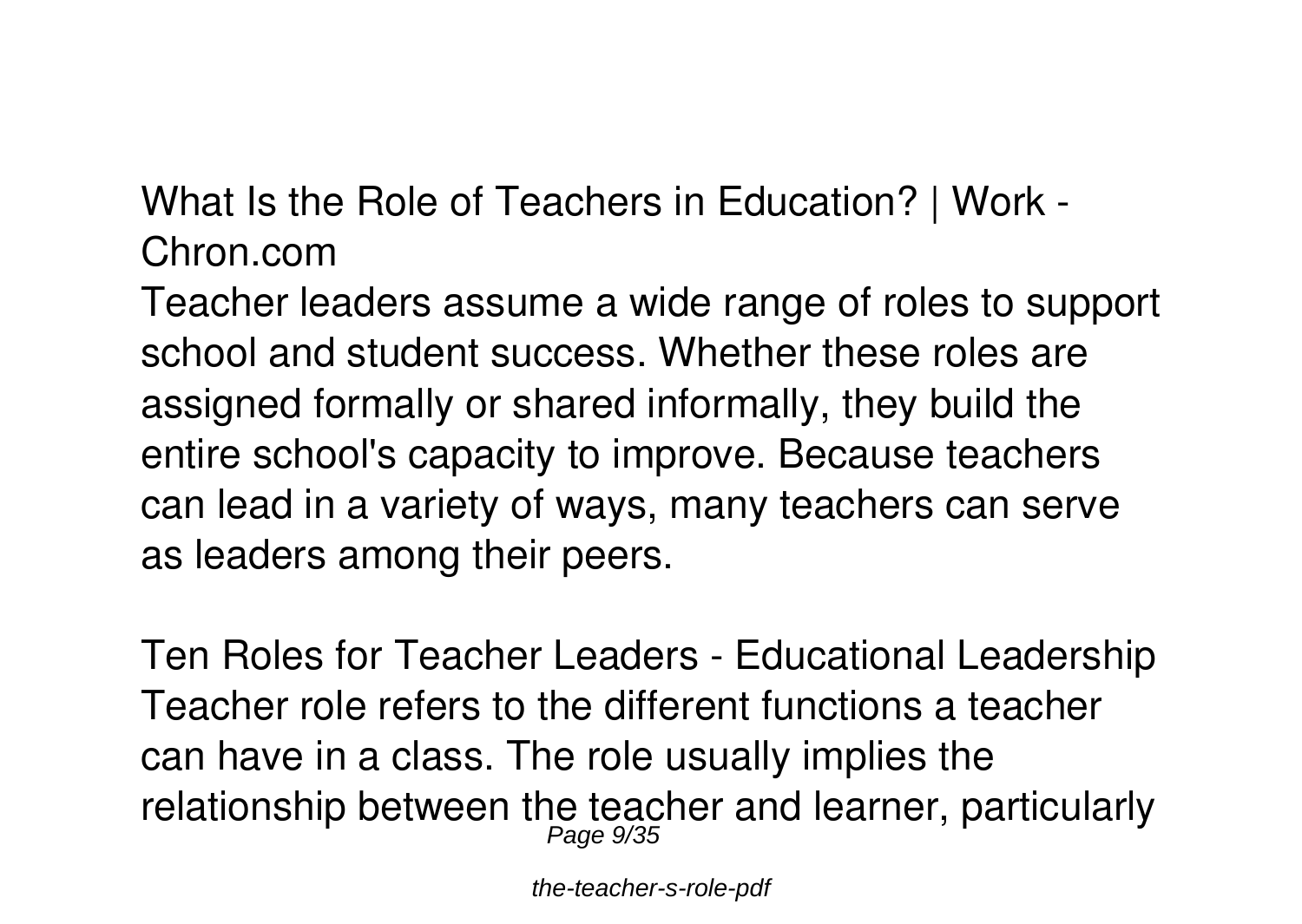in terms of the autonomy the learner has over their learning. Example Facilitator, assessor, manager and evaluator are all teacher roles.

**Teacher role | TeachingEnglish | British Council | BBC** The role of a teacher is of great importance not only in his/her classroom but in society in general. He/She is responsible to communicate and transfer to the next generation the intellectual traditions and technical skills of his/her generation. In doing so, the teacher ensures the survival of man and its civilisation.

#### **The Role Of A Teacher - UK Essays** Page 10/35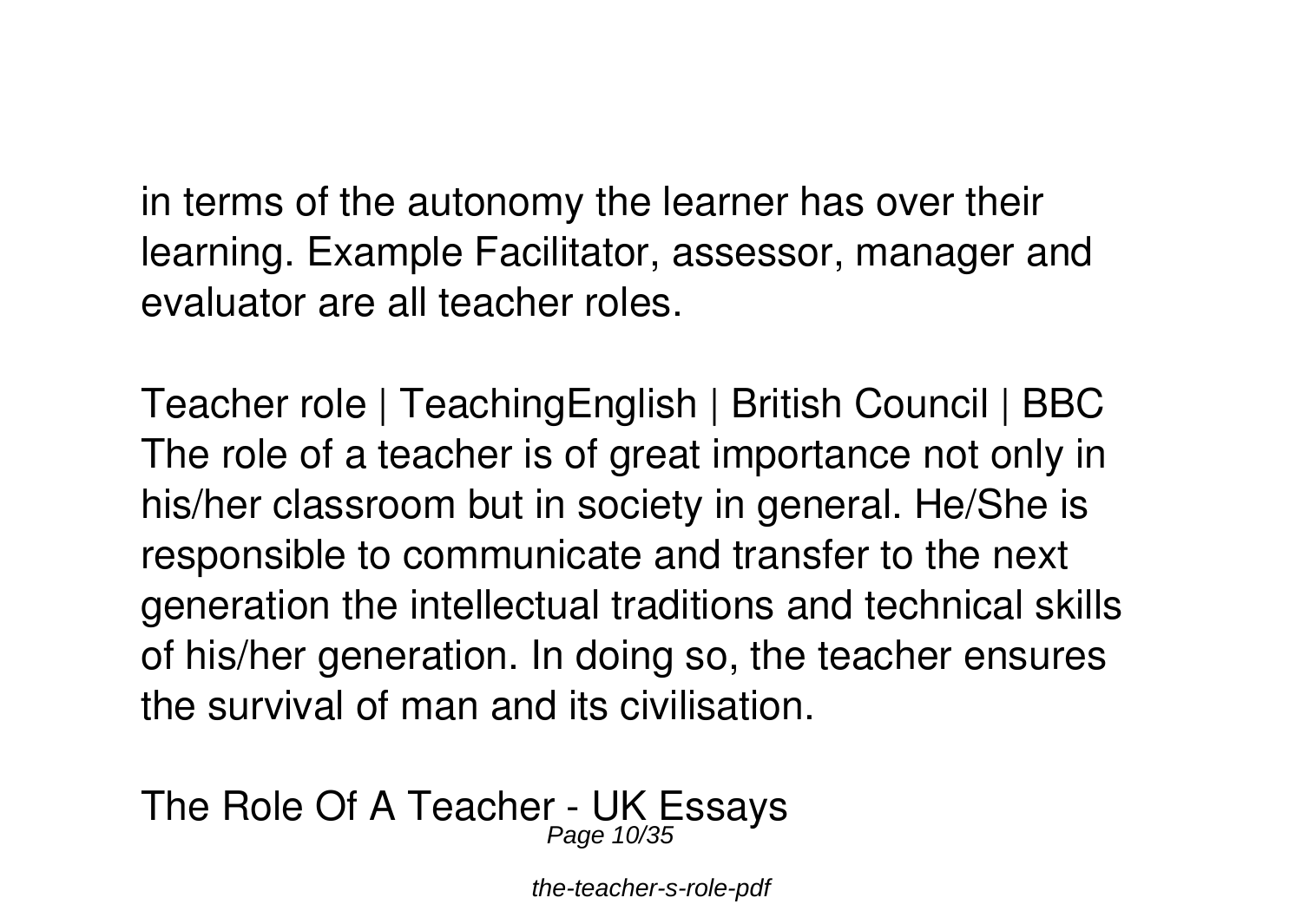The end of the year also called into question the role of the K-12 educator. Though our profession is much more than homework, many of us were trained with the general perception that our job asks us to provide knowledge and skills practice to our students in engaging ways.

**What is a teacherlls role in lithe new normall ? - ASCD Inservice**

The roles of a teacher are the various responsibilities and activities in which teachers engage. This lesson will detail several of these roles as seen through the eyes of a veteran teacher.

Page 11/35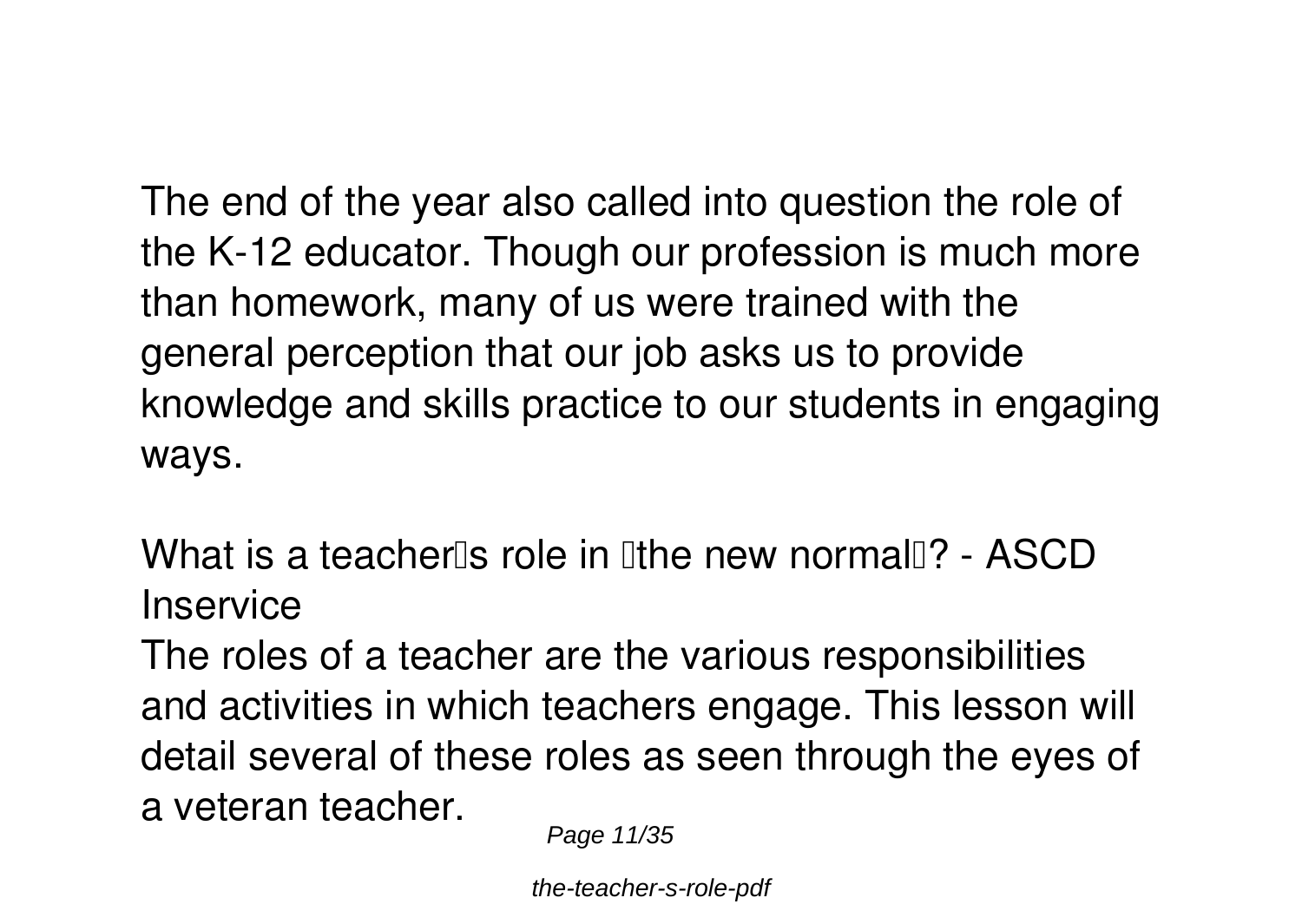**What are the Roles of a Teacher? - Video & Lesson ...** Then, the teacher<sup>''</sup>s role is to help a student overcome the problem by showing special affection and attention to the student. 11. A teacher can solve many of the problems of the student concerning his thoughts, behavior, career, etc. Affection and kind words can bring better changes than harsh and rude behavior towards the student.

The teacher's role is never static. One activity could see an experienced teacher smoothly transition from one role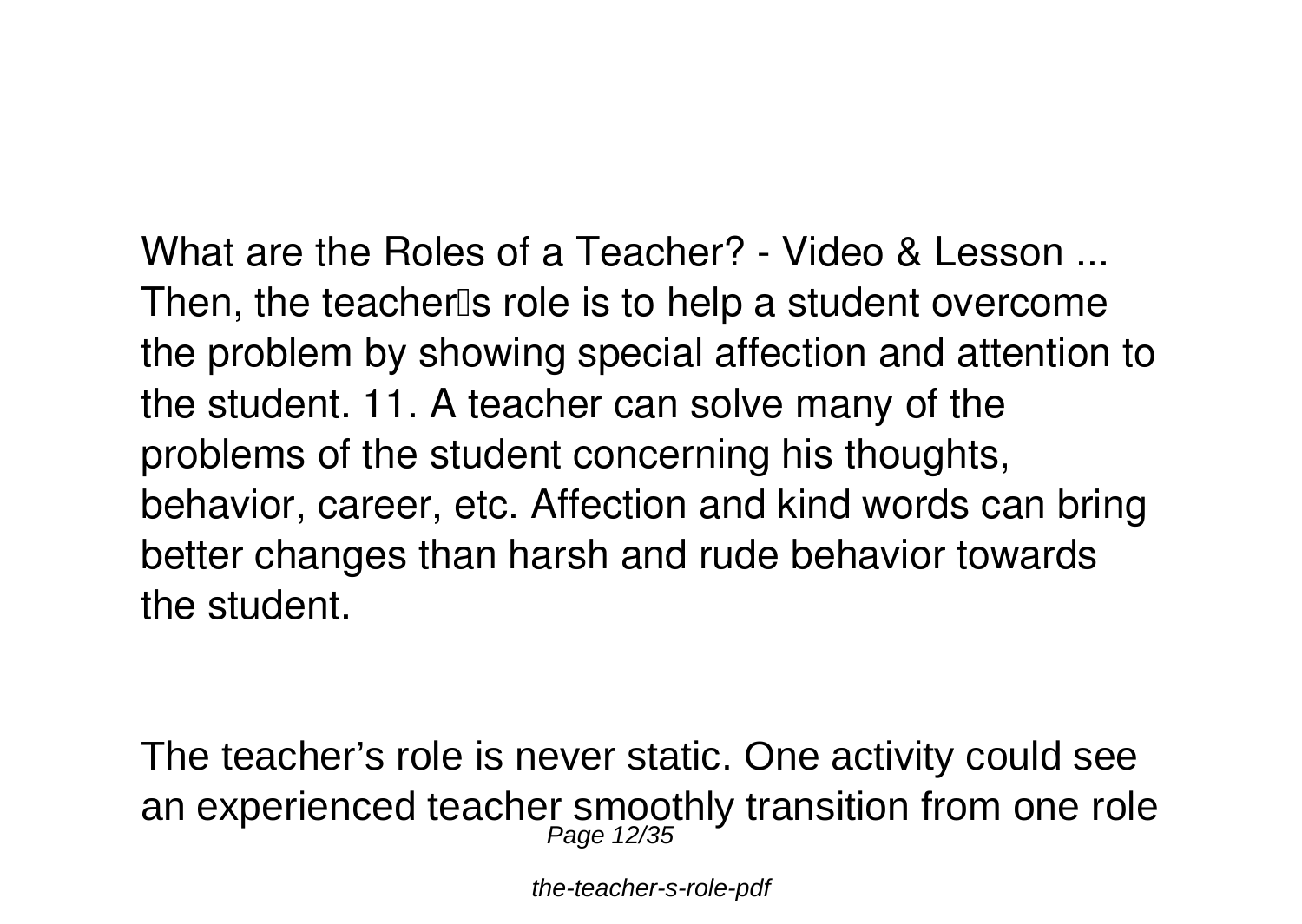to another. That said, the 21st-century classroom is created on the premise that students experience what they require to enter the 21st-century workplace and live in the global environment.

Teacher leaders assume a wide range of roles to support school and student success. Whether these roles are assigned formally or shared informally, they build the entire school's capacity to improve. Because teachers can lead in a variety of ways, many teachers can serve as leaders among their peers.

The Teacher's Role T eaching in a preschool or kindergarten classroom is challenging. It is physically<br> $\frac{Page \ 13/35}$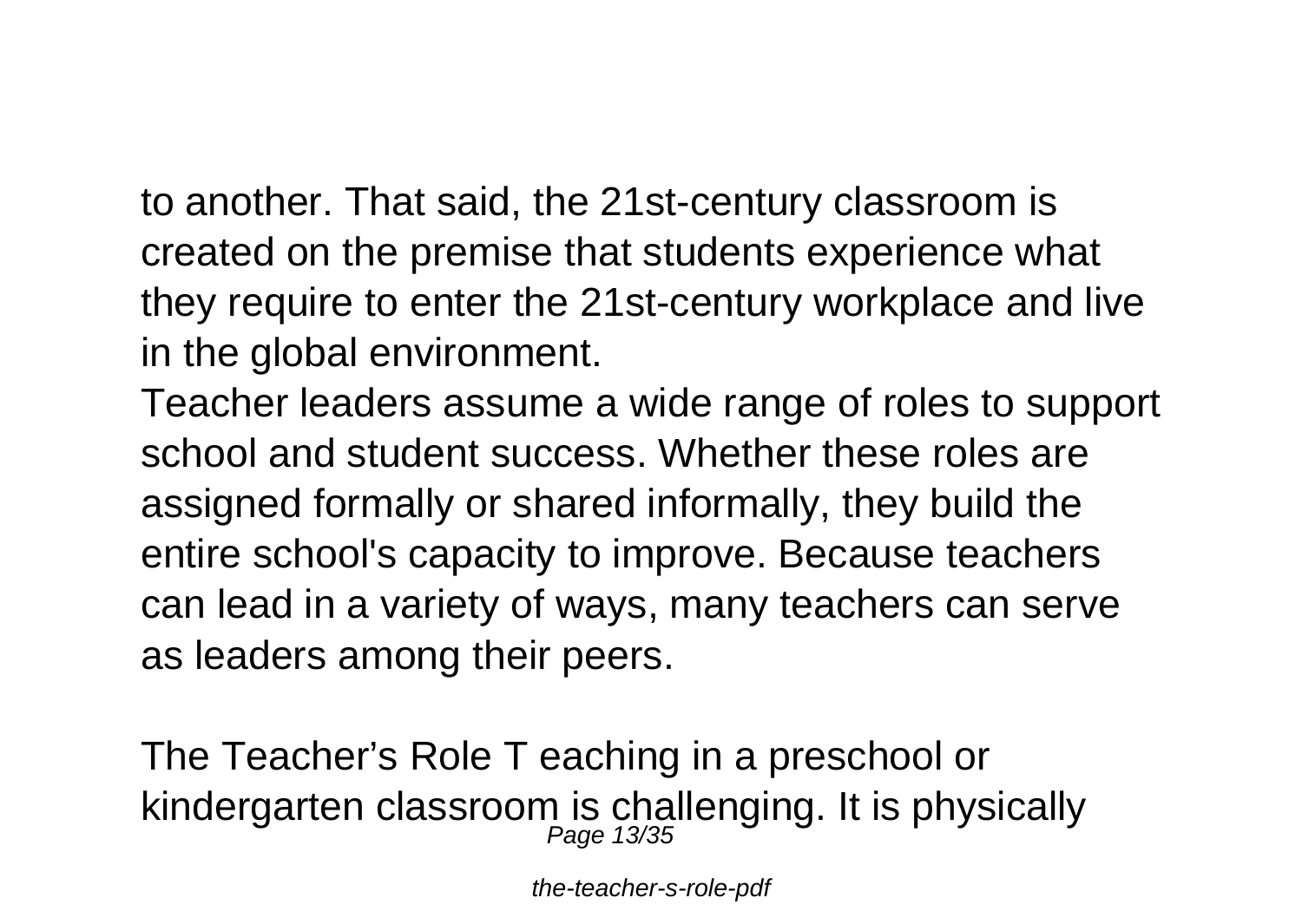demanding because there is rarely a moment to sit down. It is mentally and emotionally demanding because it requires that you be constantly alert and always searching for ways to extend the children's discoveries and enhance their learning.

**What is a teacher's role in "the new normal"? - ASCD Inservice Roles of a Teacher in the Classroom 7 Roles of a Teacher in the 21st Century | Eton Institute**

Page 14/35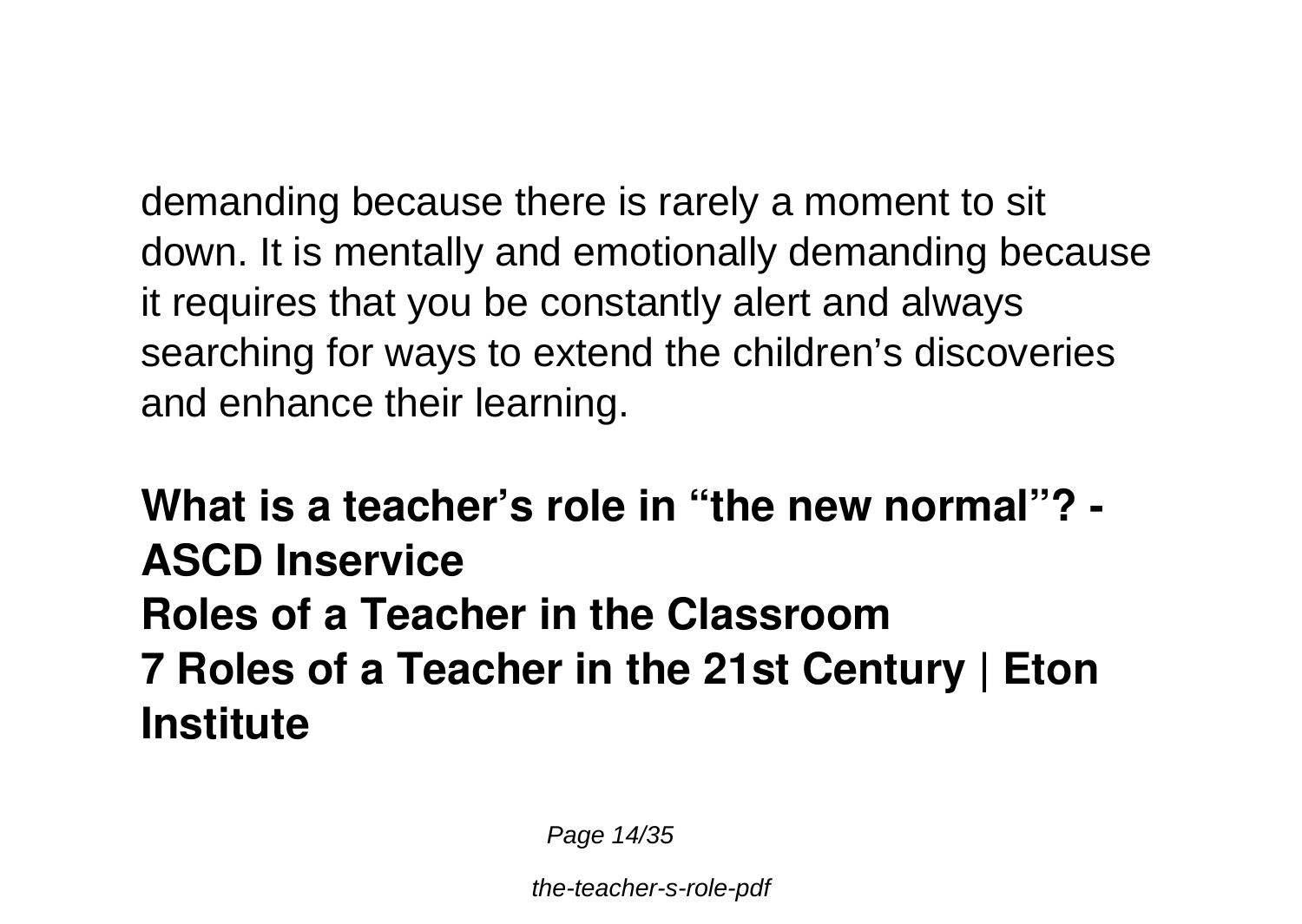**The Teacher S Role The teacher's role is never static. One activity could see an experienced teacher smoothly transition from one role to another. That said, the 21st-century classroom is created on the premise that students experience what they require to enter the 21st-century workplace and live in the global environment.**

**7 Roles of a Teacher in the 21st Century | Eton Institute The primary role of a teacher is to deliver** Page 15/35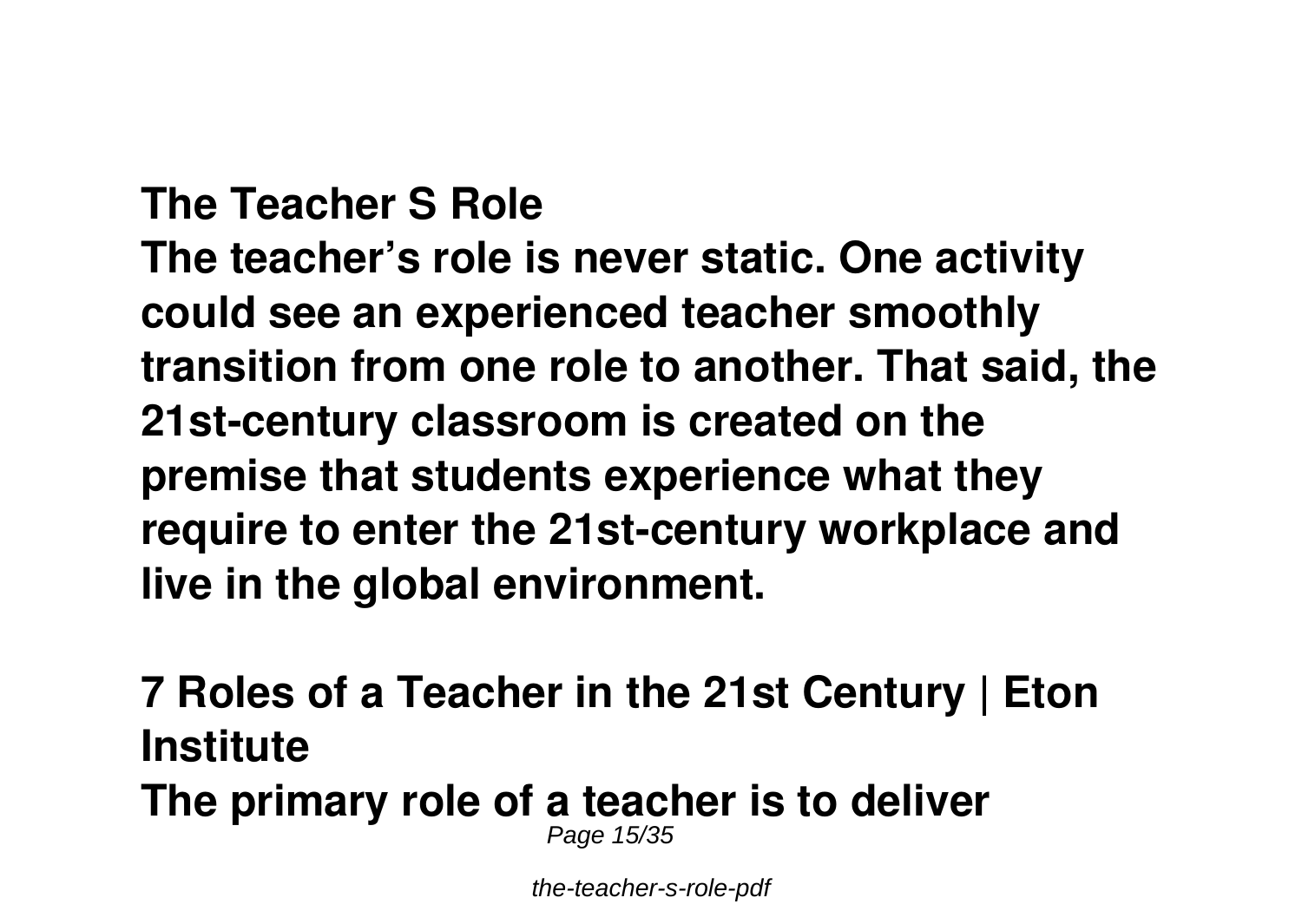**classroom instruction that helps students learn. To accomplish this, teachers must prepare effective lessons, grade student work and offer feedback, manage classroom materials, productively navigate the curriculum, and collaborate with other staff.**

**The Duties and Objectives of Elementary School Teachers Teachers are best known for the role of educating the students that are placed in their care. Beyond that, teachers serve many other** Page 16/35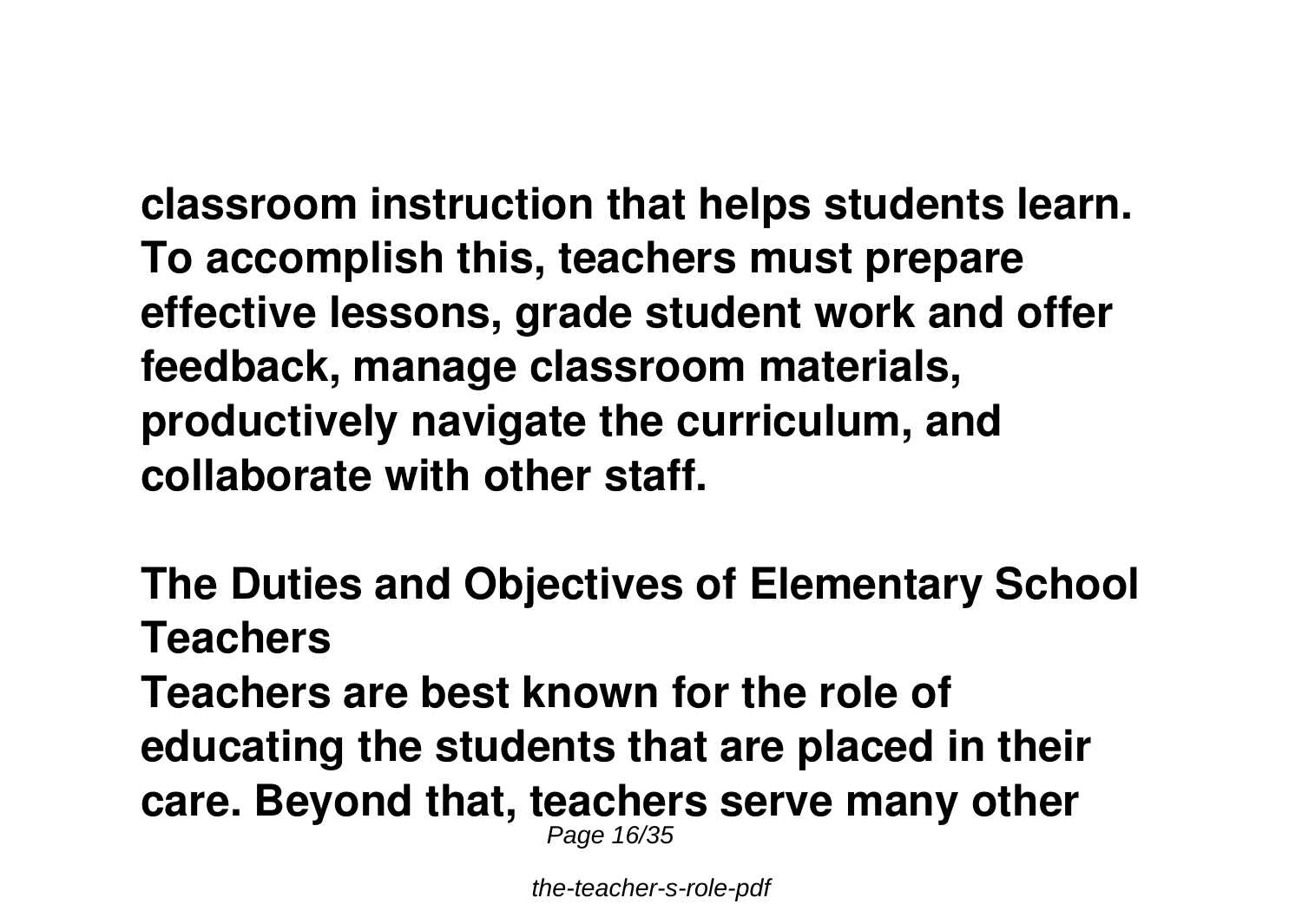**roles in the classroom. Teachers set the tone of their classrooms, build a warm environment, mentor and nurture students, become role models, and listen and look for signs of trouble.**

**Roles of a Teacher in the Classroom Teachers play vital roles in the lives and educations of the students in their classrooms. Beyond the academic, teachers serve other roles by setting the classroom tone, building a warm environment, ...**

Page 17/35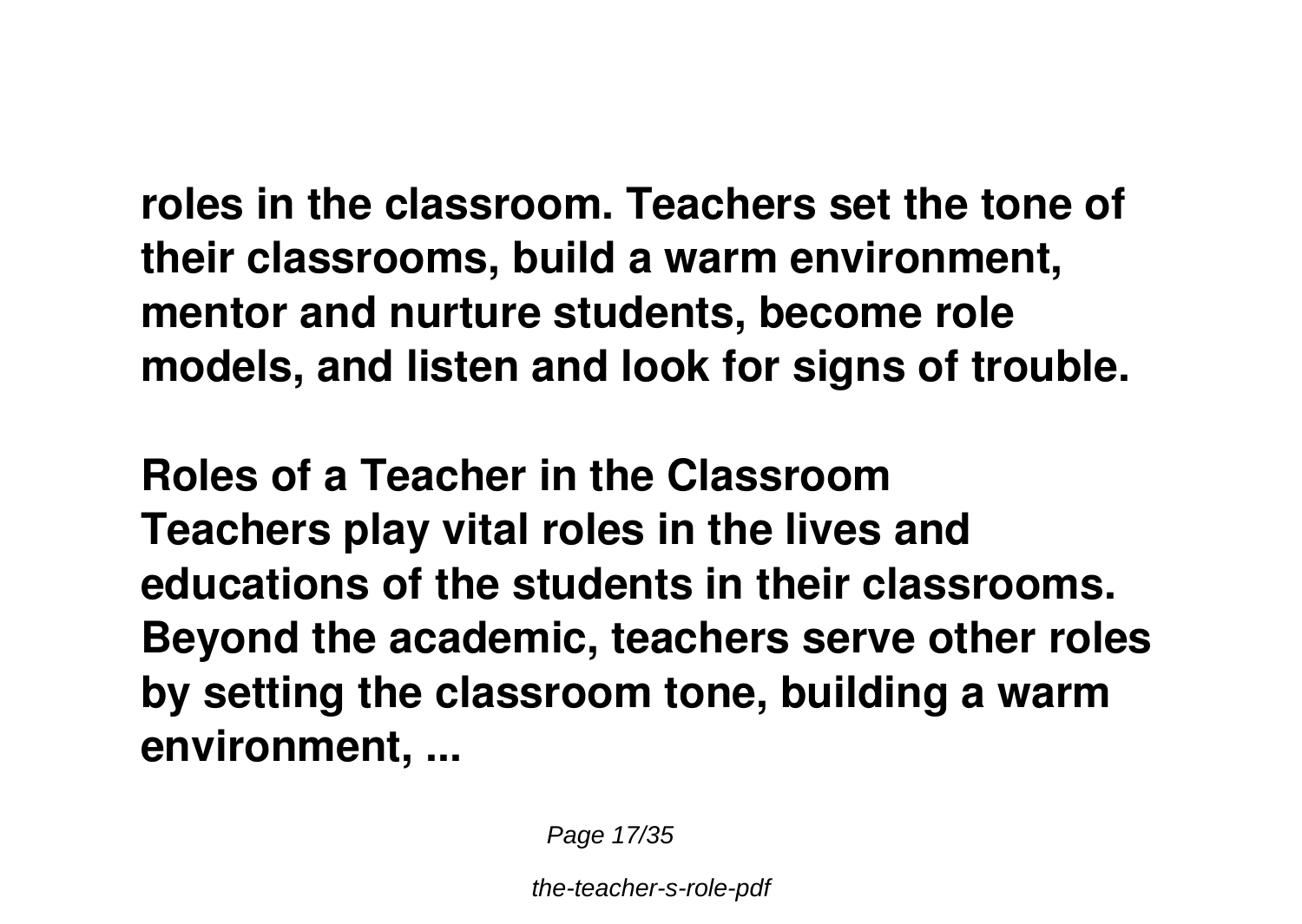**Roles of a Teacher in the Classroom | Synonym A teacher is the force that drives the educational system in the United States. They are the ones who interact with students and have to deal with the parents. A teacher often has many roles to play. A teacher leader role is one that needs to be embraced if he or she wants to function effectively in the classroom. 5 roles that a teacher must fill**

#### **5 Roles for a Teacher Leader | Resilient Educator Teaching - Teaching - Functions and roles of** Page 18/35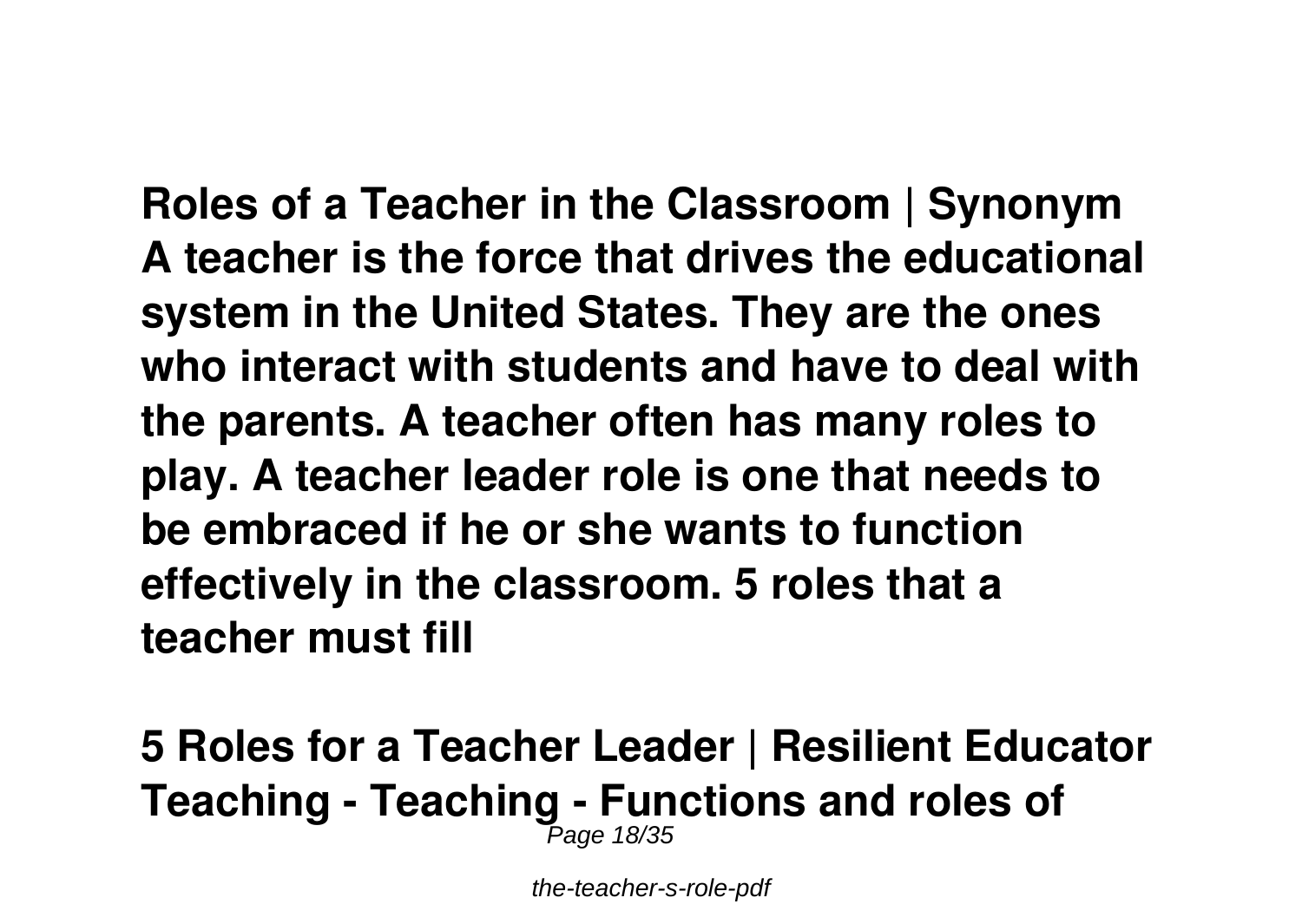**teachers: Broadly speaking, the function of teachers is to help students learn by imparting knowledge to them and by setting up a situation in which students can and will learn effectively. But teachers fill a complex set of roles, which vary from one society to another and from one educational level to another.**

**Teaching - Functions and roles of teachers | Britannica Teachers Are Role Models A role model is a person who inspires and encourages us to strive** Page 19/35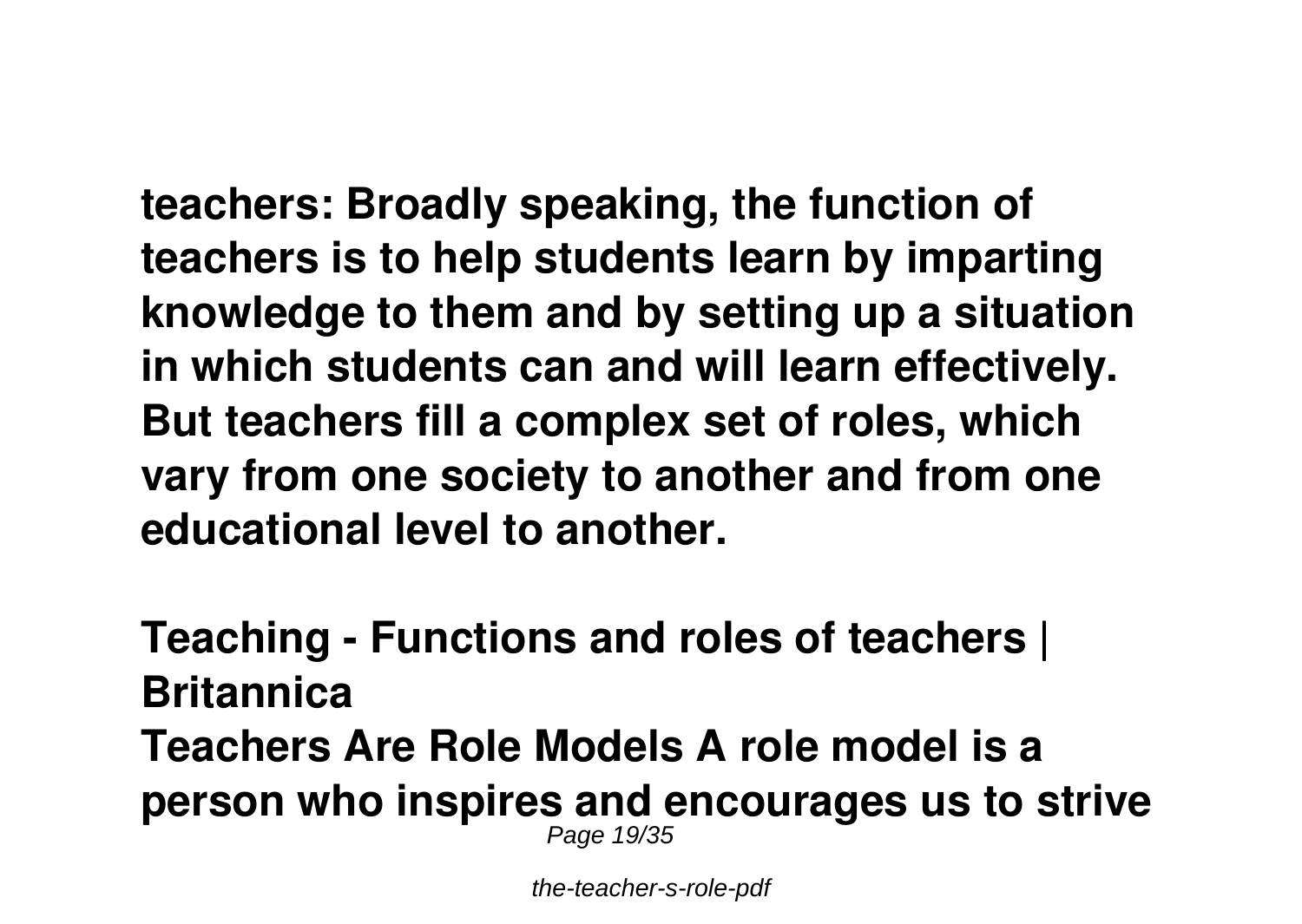**for greatness, live to our fullest potential and see the best in ourselves. A role model is someone we admire and someone we aspire to be like.**

**Teachers Are Role Models The role of teachers in a child's education -- and in American culture -- has fundamentally changed. Teaching differs from the old "showand-tell" practices as much as modern medical techniques differ from practices such as applying leeches and bloodletting.**

Page 20/35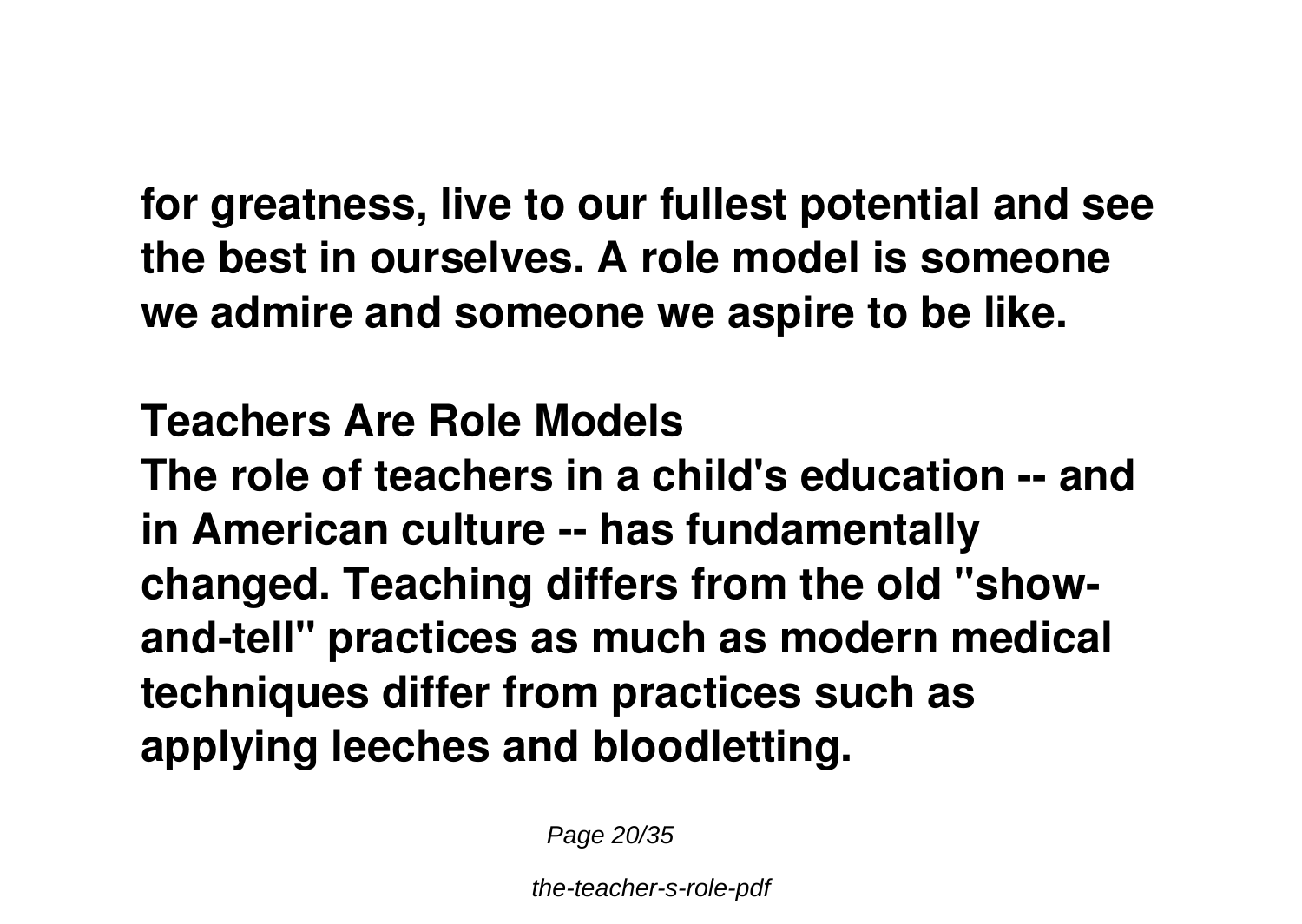**Redefining the Role of the Teacher: It's a Multifaceted ...**

**If we value the education of young Australians, we must value the role teachers have in this process. In deciding what makes an effective teacher , it is not only their cognitive abilities that ...**

**What is the role of a teacher? The Teacher's Role T eaching in a preschool or kindergarten classroom is challenging. It is physically demanding because there is rarely a** Page 21/35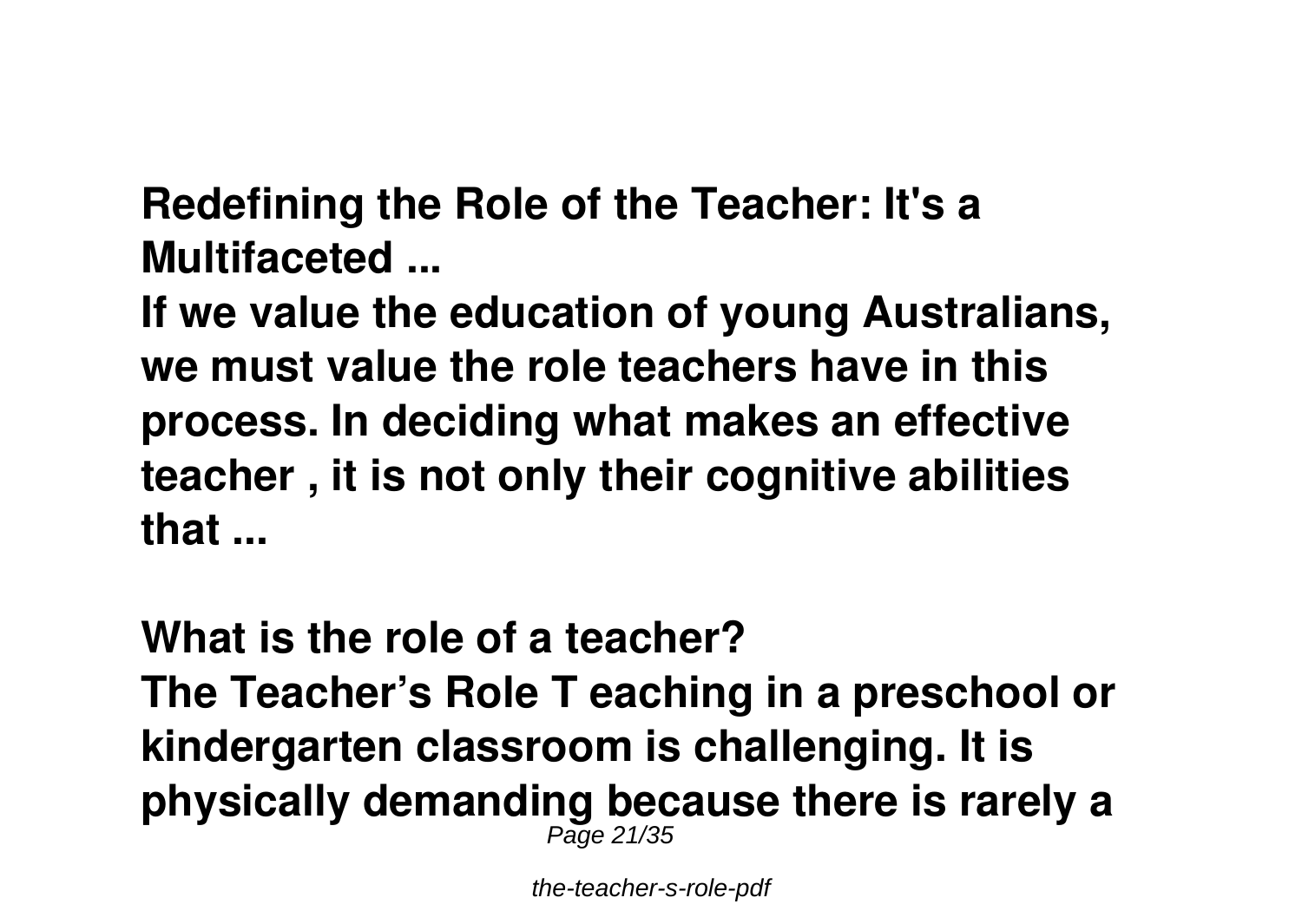**moment to sit down. It is mentally and emotionally demanding because it requires that you be constantly alert and always searching for ways to extend the children's discoveries and enhance their learning.**

**The Teacher's Role What Is the Role of Teachers in Education?. A teacher's role involves more than simply standing in front of a classroom and lecturing. In fact, even though a teacher spends the majority of the day in the classroom, the actual teaching** Page 22/35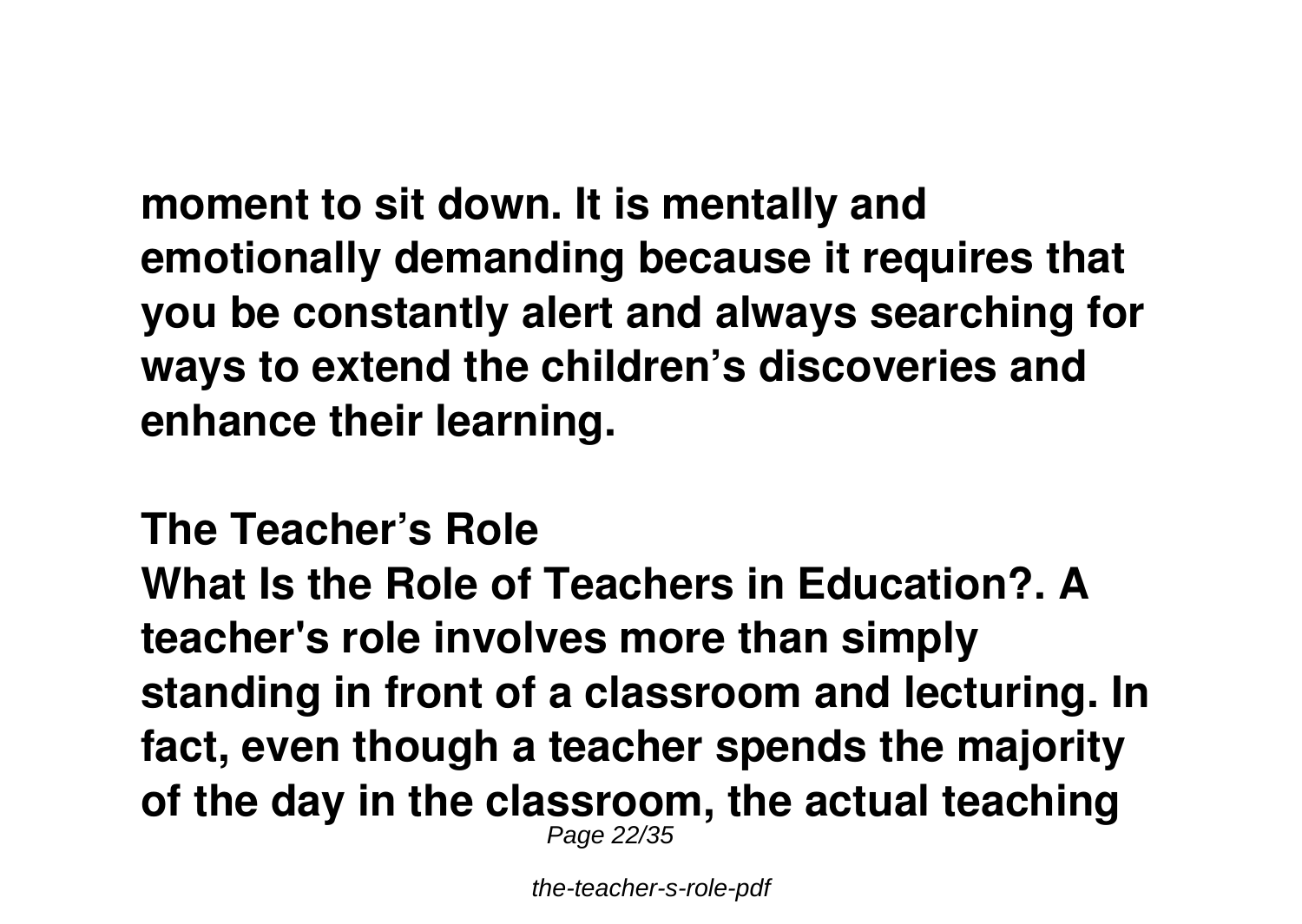**component is only part of the job. An effective teacher understands that ...**

## **What Is the Role of Teachers in Education? | Work - Chron.com**

**Teacher leaders assume a wide range of roles to support school and student success. Whether these roles are assigned formally or shared informally, they build the entire school's capacity to improve. Because teachers can lead in a variety of ways, many teachers can serve as leaders among their peers.**

Page 23/35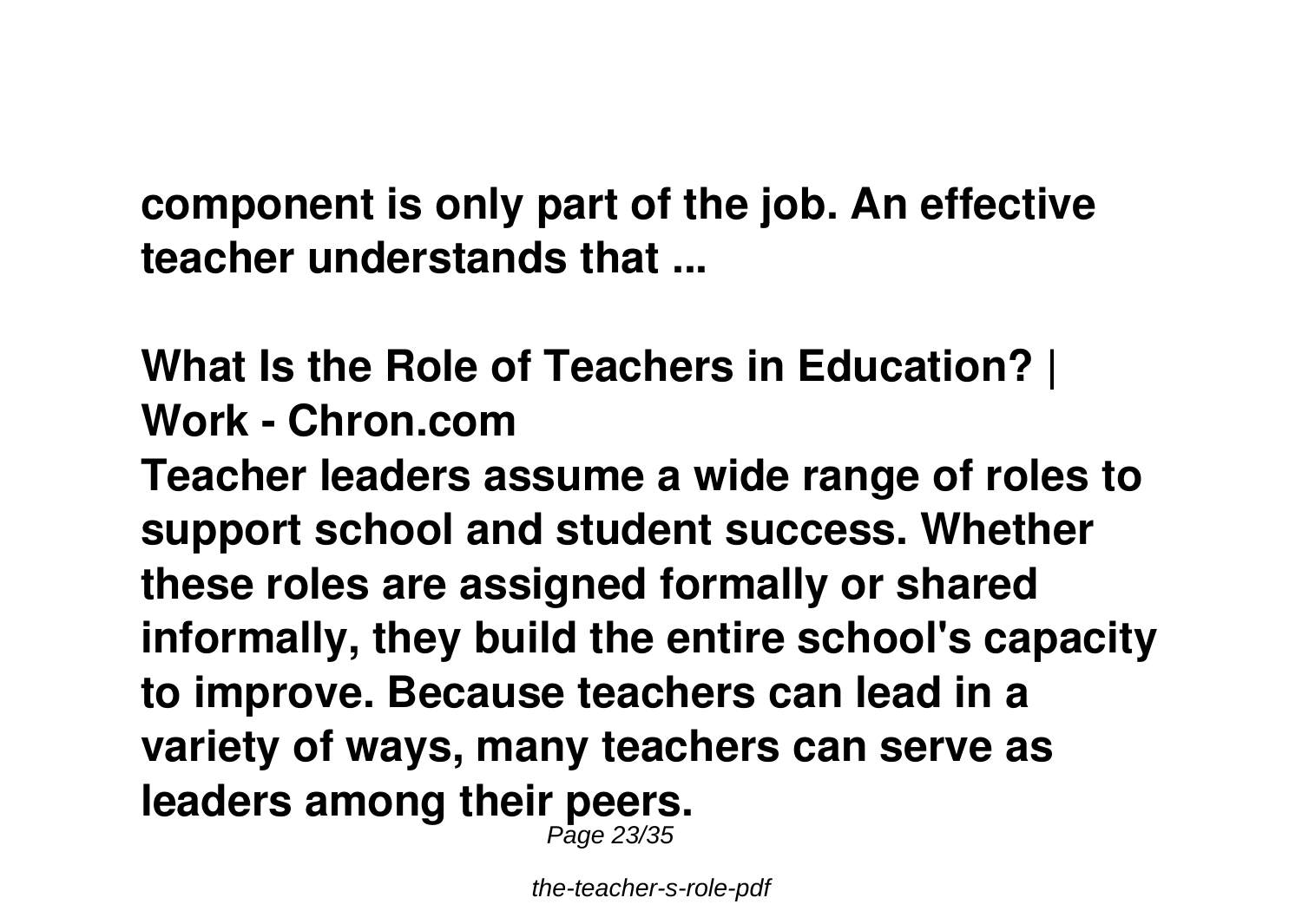**Ten Roles for Teacher Leaders - Educational Leadership**

**Teacher role refers to the different functions a teacher can have in a class. The role usually implies the relationship between the teacher and learner, particularly in terms of the autonomy the learner has over their learning. Example Facilitator, assessor, manager and evaluator are all teacher roles.**

**Teacher role | TeachingEnglish | British Council |** Page 24/35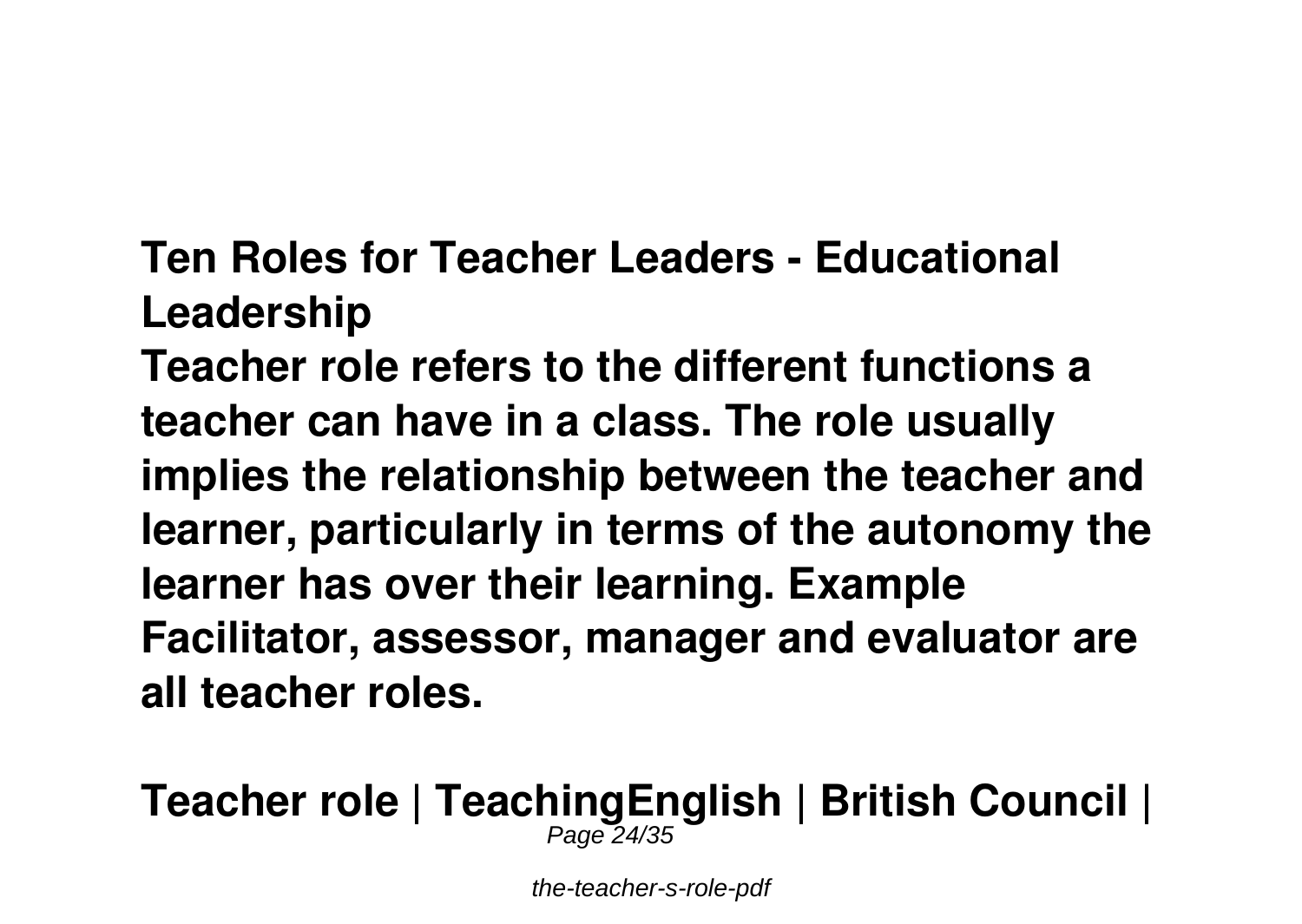#### **BBC**

**The role of a teacher is of great importance not only in his/her classroom but in society in general. He/She is responsible to communicate and transfer to the next generation the intellectual traditions and technical skills of his/her generation. In doing so, the teacher ensures the survival of man and its civilisation.**

**The Role Of A Teacher - UK Essays The end of the year also called into question the role of the K-12 educator. Though our profession** Page 25/35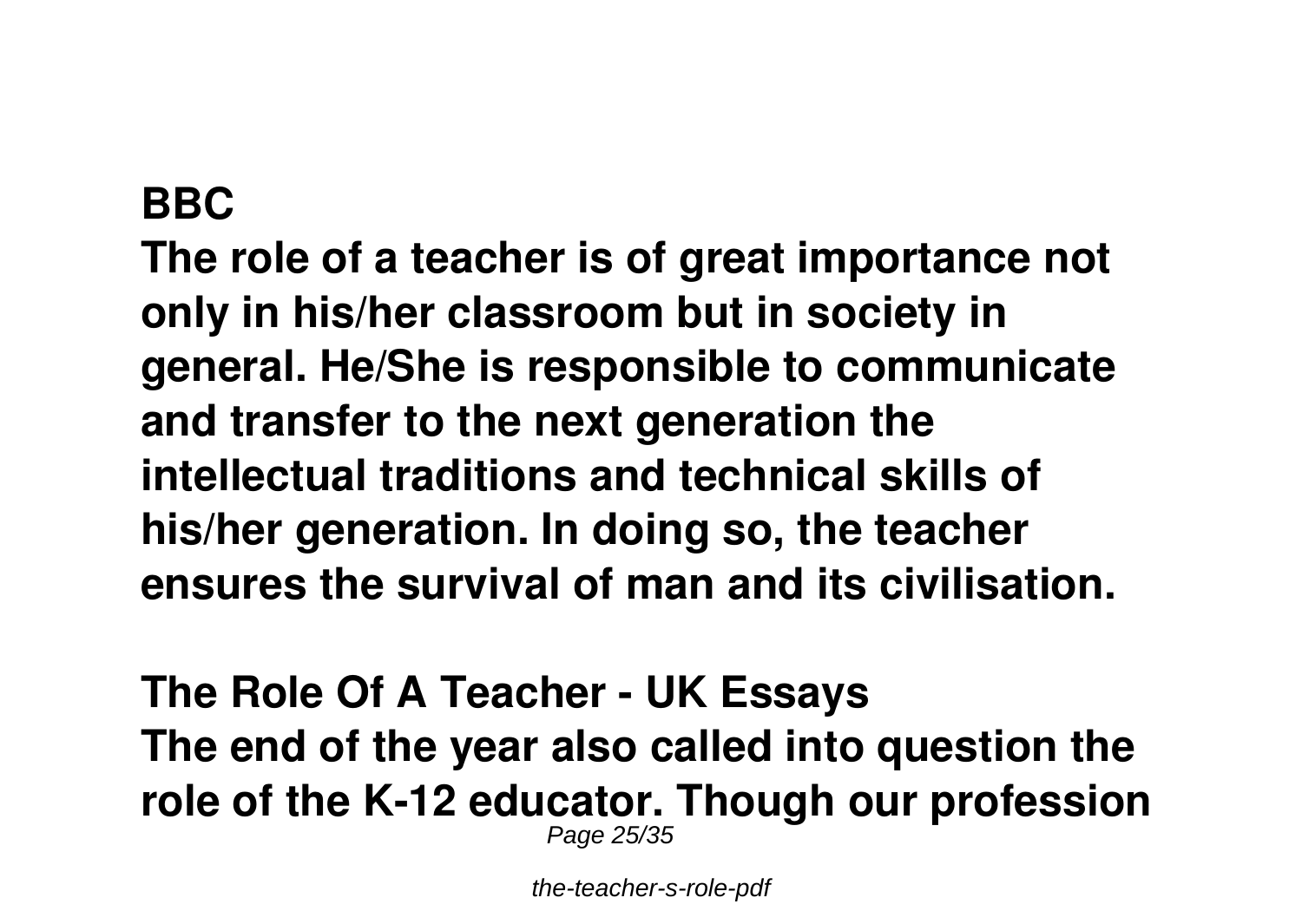**is much more than homework, many of us were trained with the general perception that our job asks us to provide knowledge and skills practice to our students in engaging ways.**

**What is a teacher's role in "the new normal"? - ASCD Inservice The roles of a teacher are the various responsibilities and activities in which teachers engage. This lesson will detail several of these roles as seen through the eyes of a veteran teacher.**

Page 26/35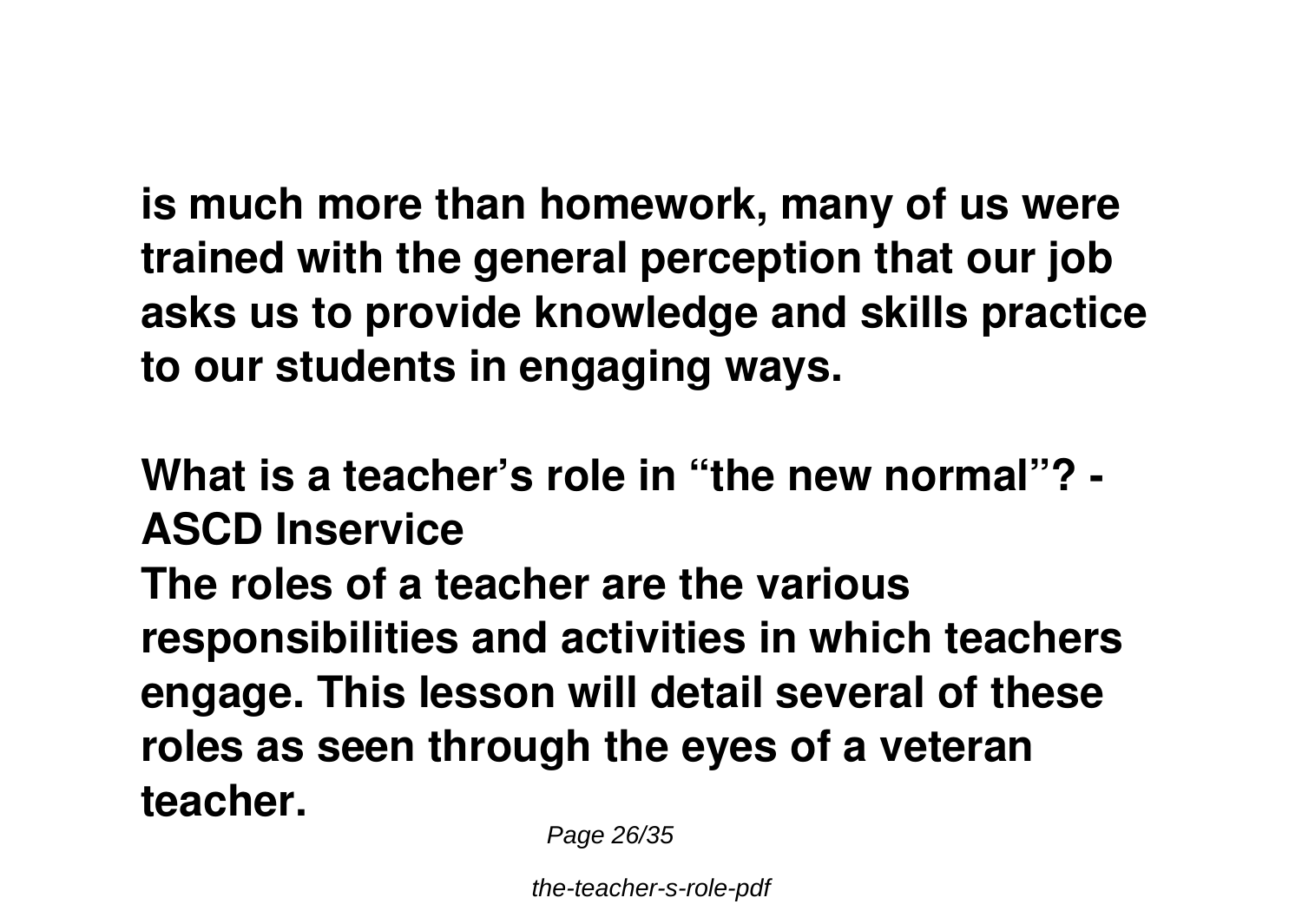**What are the Roles of a Teacher? - Video & Lesson ...**

**Then, the teacher's role is to help a student overcome the problem by showing special affection and attention to the student. 11. A teacher can solve many of the problems of the student concerning his thoughts, behavior, career, etc. Affection and kind words can bring better changes than harsh and rude behavior towards the student.**

Page 27/35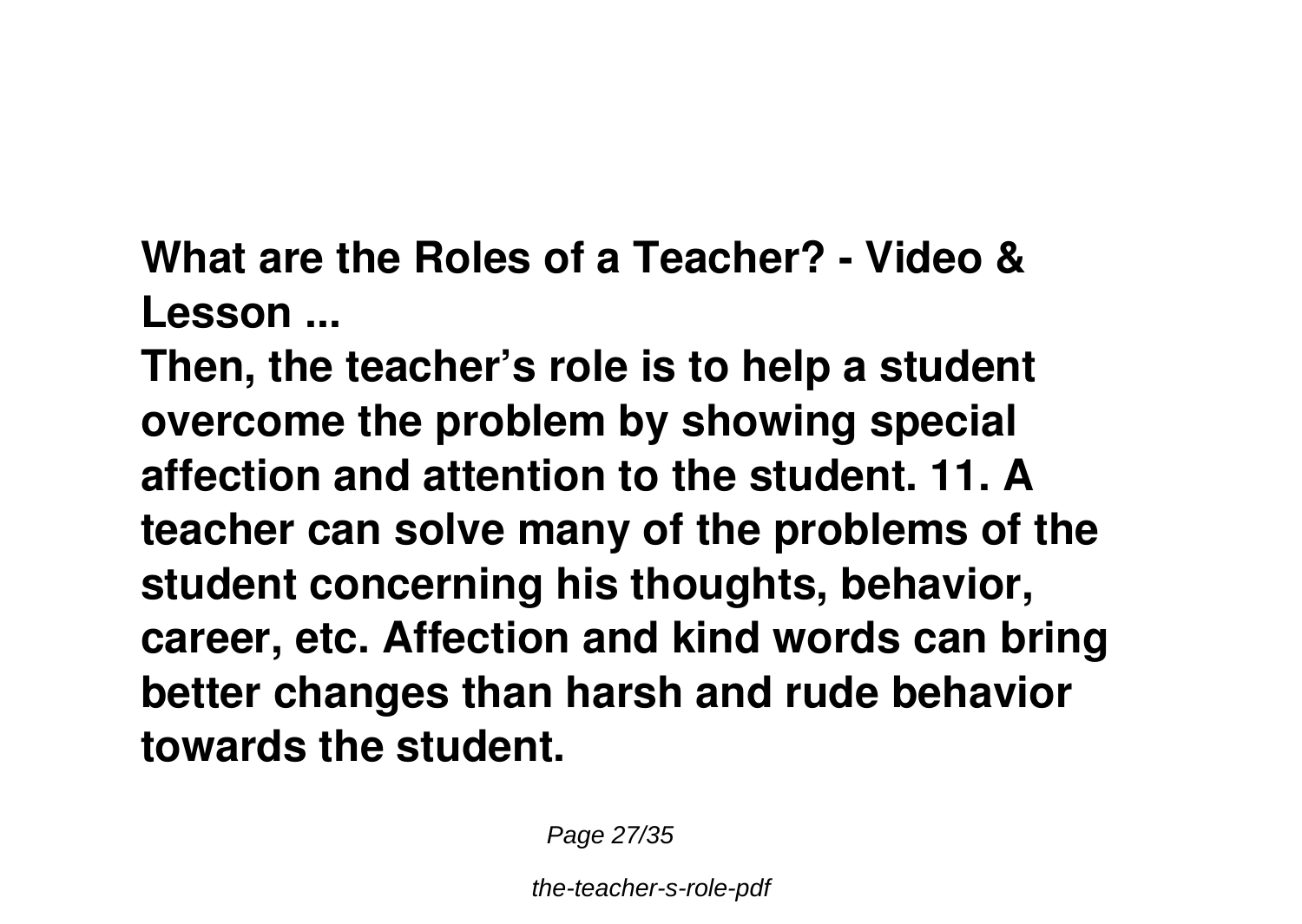### *What Is the Role of Teachers in Education? | Work - Chron.com*

*Teachers play vital roles in the lives and educations of the students in their classrooms. Beyond the academic, teachers serve other roles by setting the classroom tone, building a warm environment, ...*

*What Is the Role of Teachers in Education?. A teacher's role involves more than simply standing in front of a classroom and lecturing. In*

Page 28/35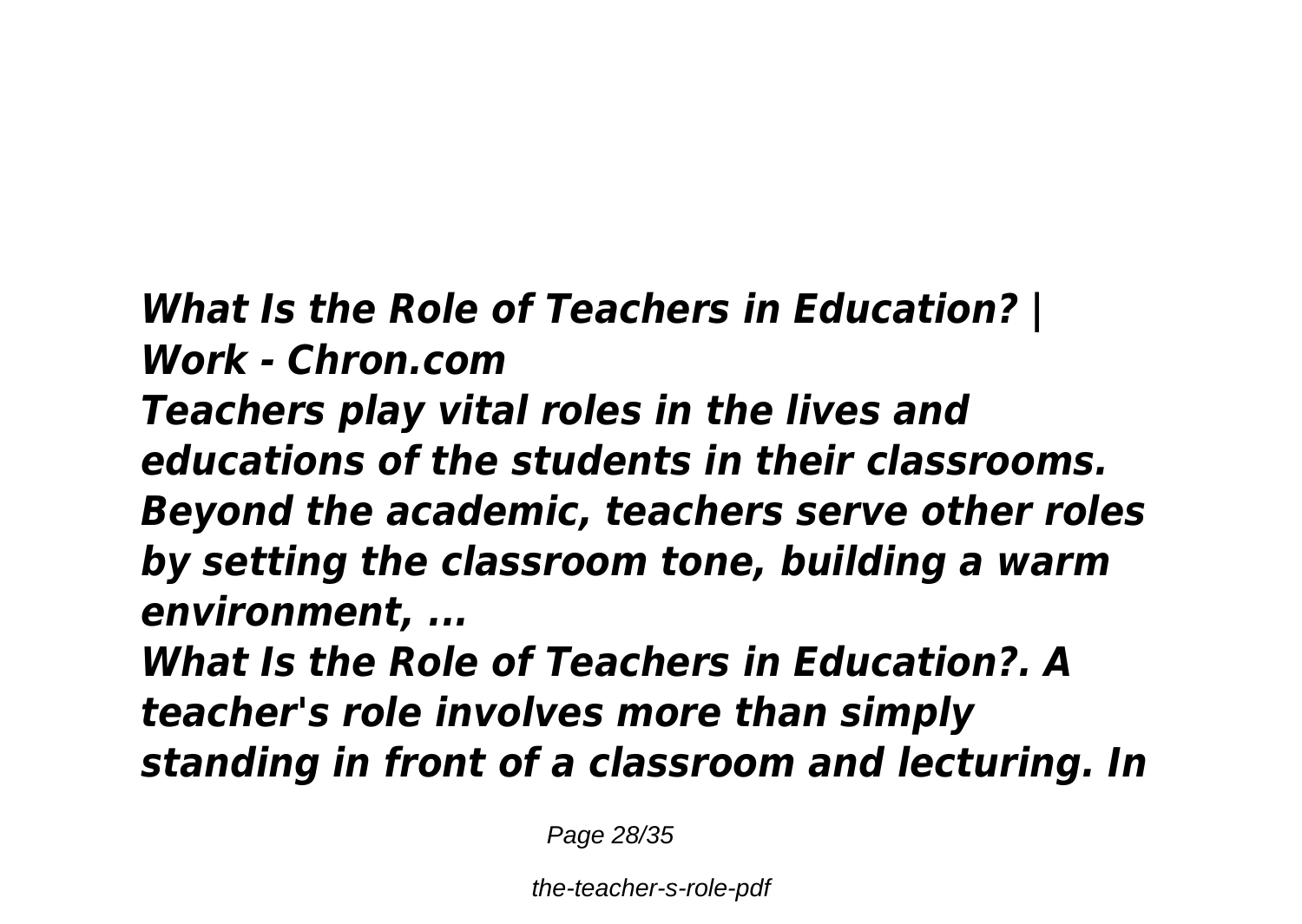#### *fact, even though a teacher spends the majority of the day in the classroom, the actual teaching component is only part of the job. An effective teacher understands that ... The Role Of A Teacher - UK Essays*

*Redefining the Role of the Teacher: It's a Multifaceted ... A teacher is the force that drives the educational system in the United States. They are the ones who interact with students and have to deal with the parents. A teacher often has many roles to play. A teacher leader role is one that needs to be embraced if he or she wants to function*

Page 29/35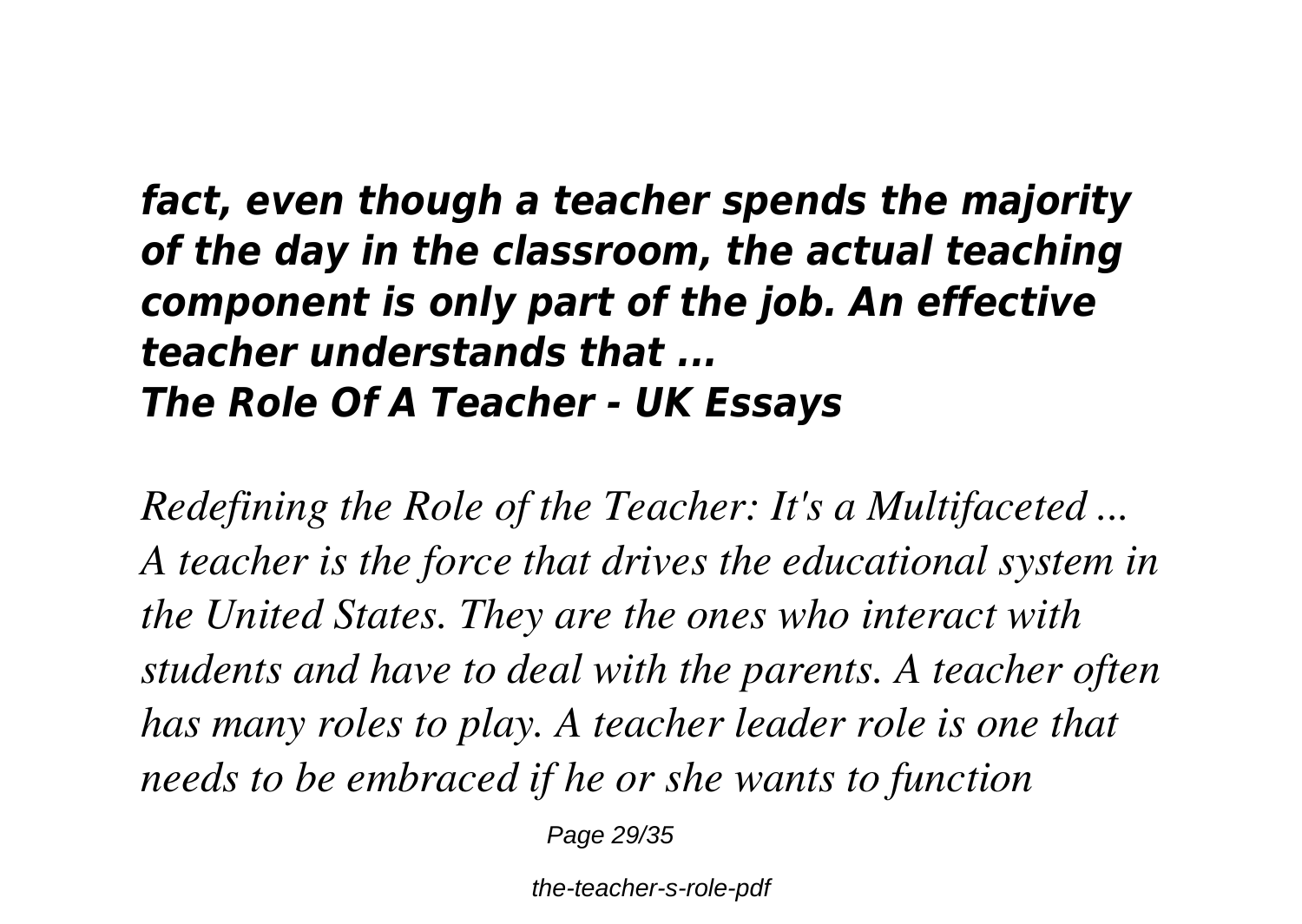*effectively in the classroom. 5 roles that a teacher must fill 5 Roles for a Teacher Leader | Resilient Educator Teaching - Functions and roles of teachers | Britannica*

#### *The Teacher S Role*

*The Duties and Objectives of Elementary School Teachers*

*The role of a teacher is of great importance not only in his/her classroom but in society in general. He/She is responsible to communicate and transfer to the next generation the* Page 30/35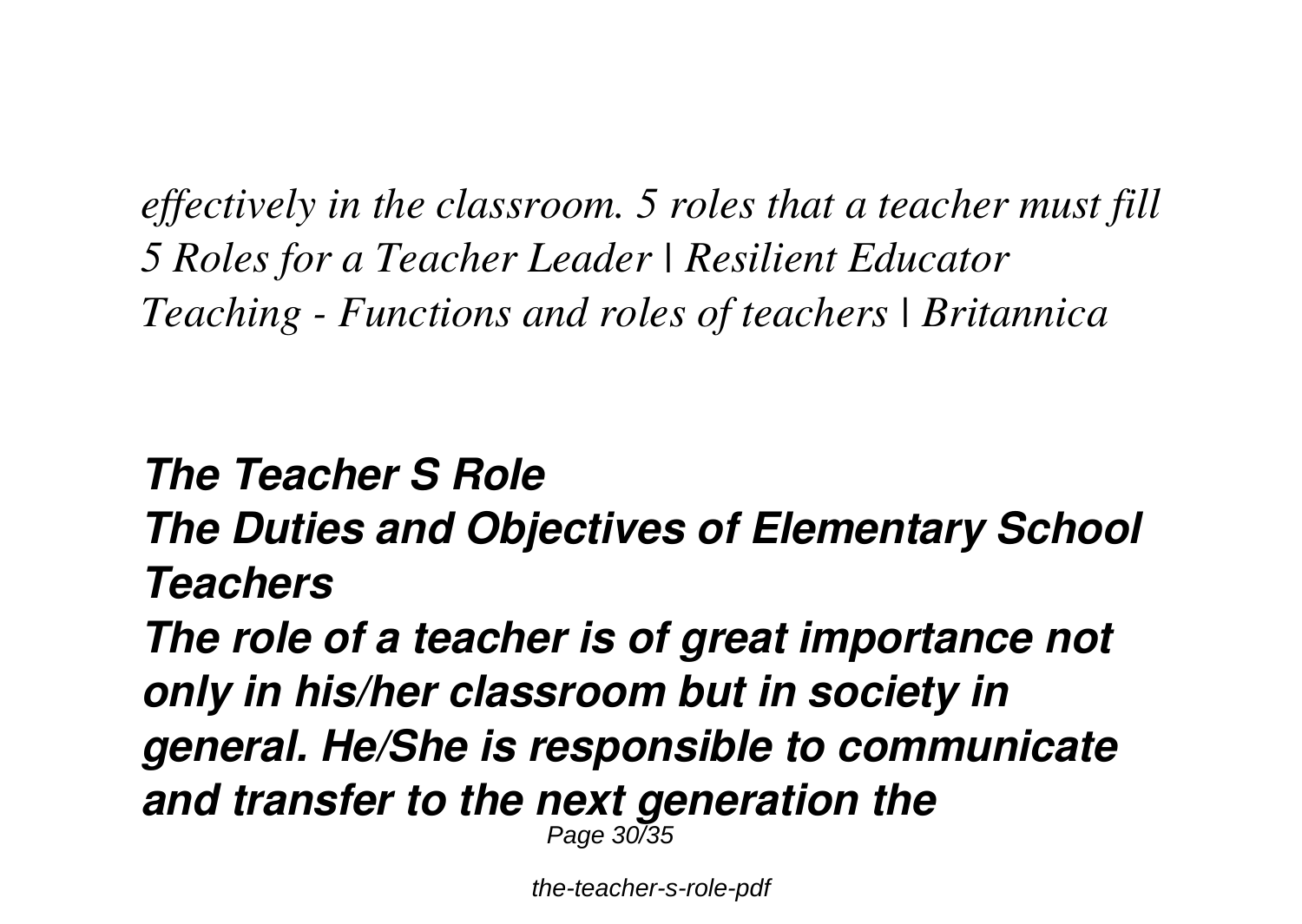*intellectual traditions and technical skills of his/her generation. In doing so, the teacher ensures the survival of man and its civilisation. Roles of a Teacher in the Classroom | Synonym*

*Teaching - Teaching - Functions and roles of teachers: Broadly speaking, the function of teachers is to help students learn by imparting knowledge to them and by setting up a situation in which students can and will learn effectively. But teachers fill a complex set of roles, which vary from one society to another and from one* Page 31/35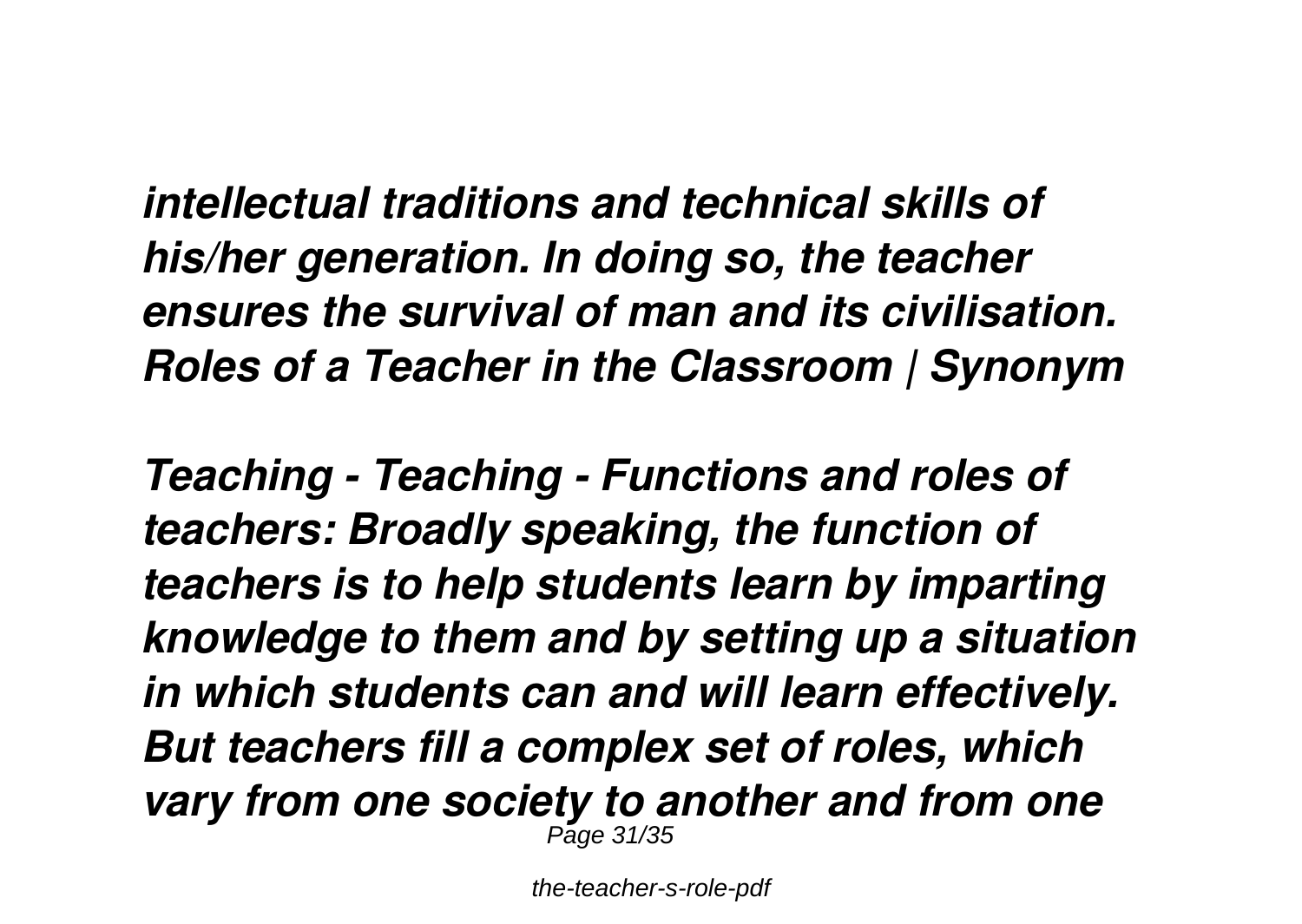*educational level to another. The primary role of a teacher is to deliver classroom instruction that helps students learn. To accomplish this, teachers must prepare effective lessons, grade student work and offer feedback, manage classroom materials, productively navigate the curriculum, and collaborate with other staff. The Teacher's Role The role of teachers in a child's education -- and in American culture -- has fundamentally changed. Teaching differs from the old "show-*Page 32/35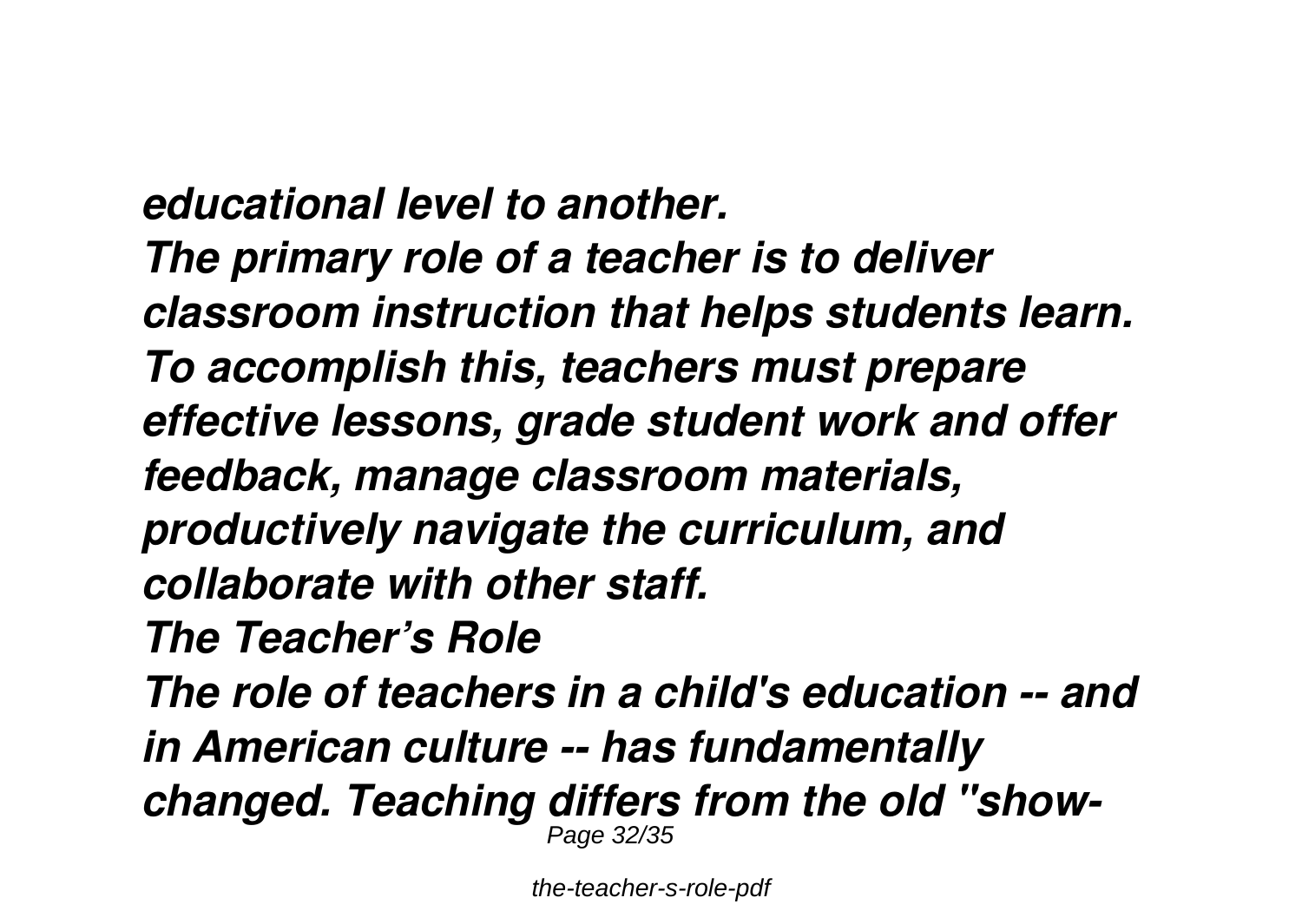# *and-tell" practices as much as modern medical techniques differ from practices such as applying leeches and bloodletting.*

The roles of a teacher are the various responsibilities and activities in which teachers engage. This lesson will detail several of these roles as seen through the eyes of a veteran teacher.

**Teacher role | TeachingEnglish | British Council | BBC Teachers Are Role Models**

Then, the teacher's role is to help a student overcome the problem by showing special affection and attention to

Page 33/35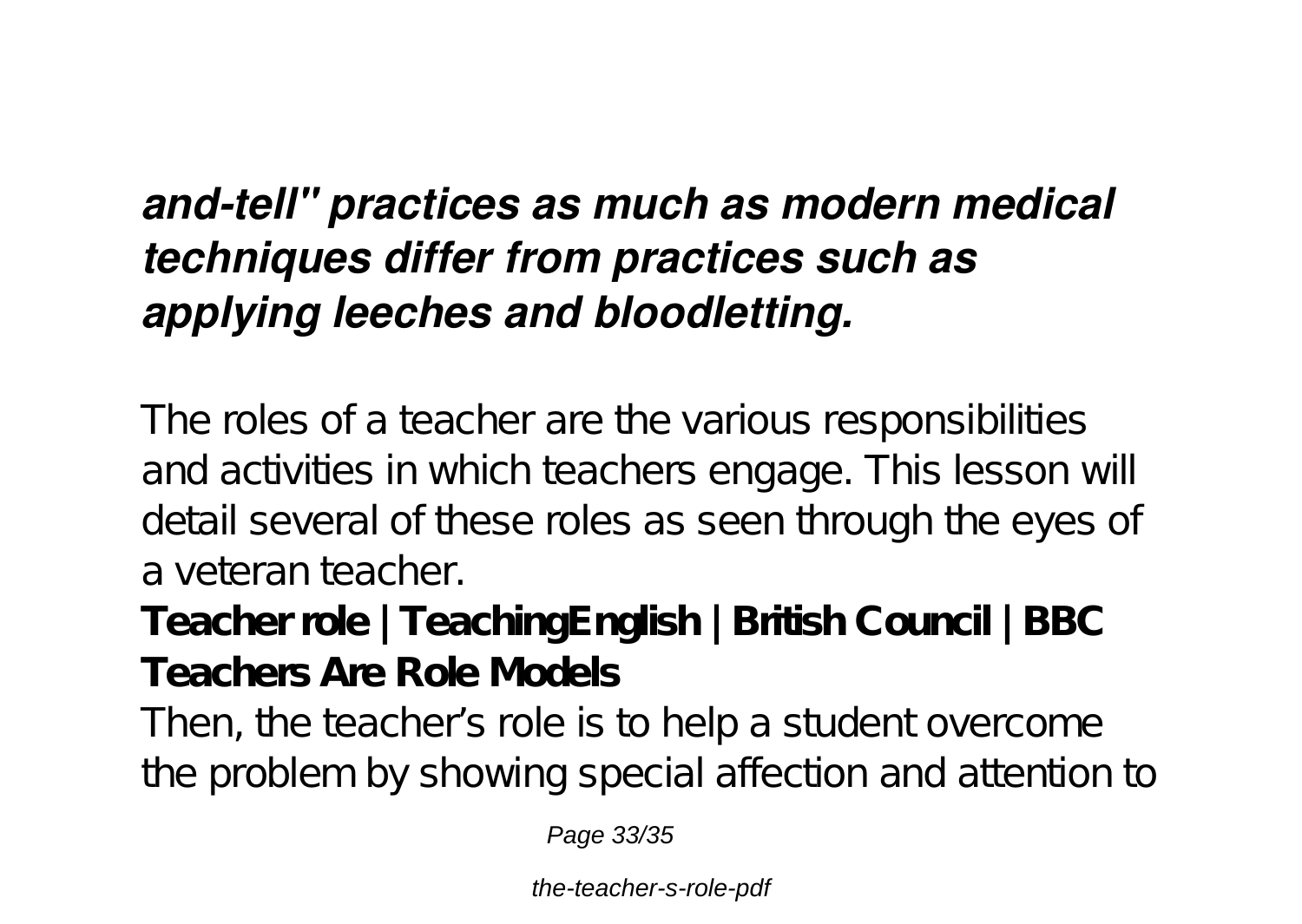the student. 11. A teacher can solve many of the problems of the student concerning his thoughts, behavior, career, etc. Affection and kind words can bring better changes than harsh and rude behavior towards the student.

The end of the year also called into question the role of the K-12 educator. Though our profession is much more than homework, many of us were trained with the general perception that our job asks us to provide knowledge and skills practice to our students in engaging ways.

Page 34/35